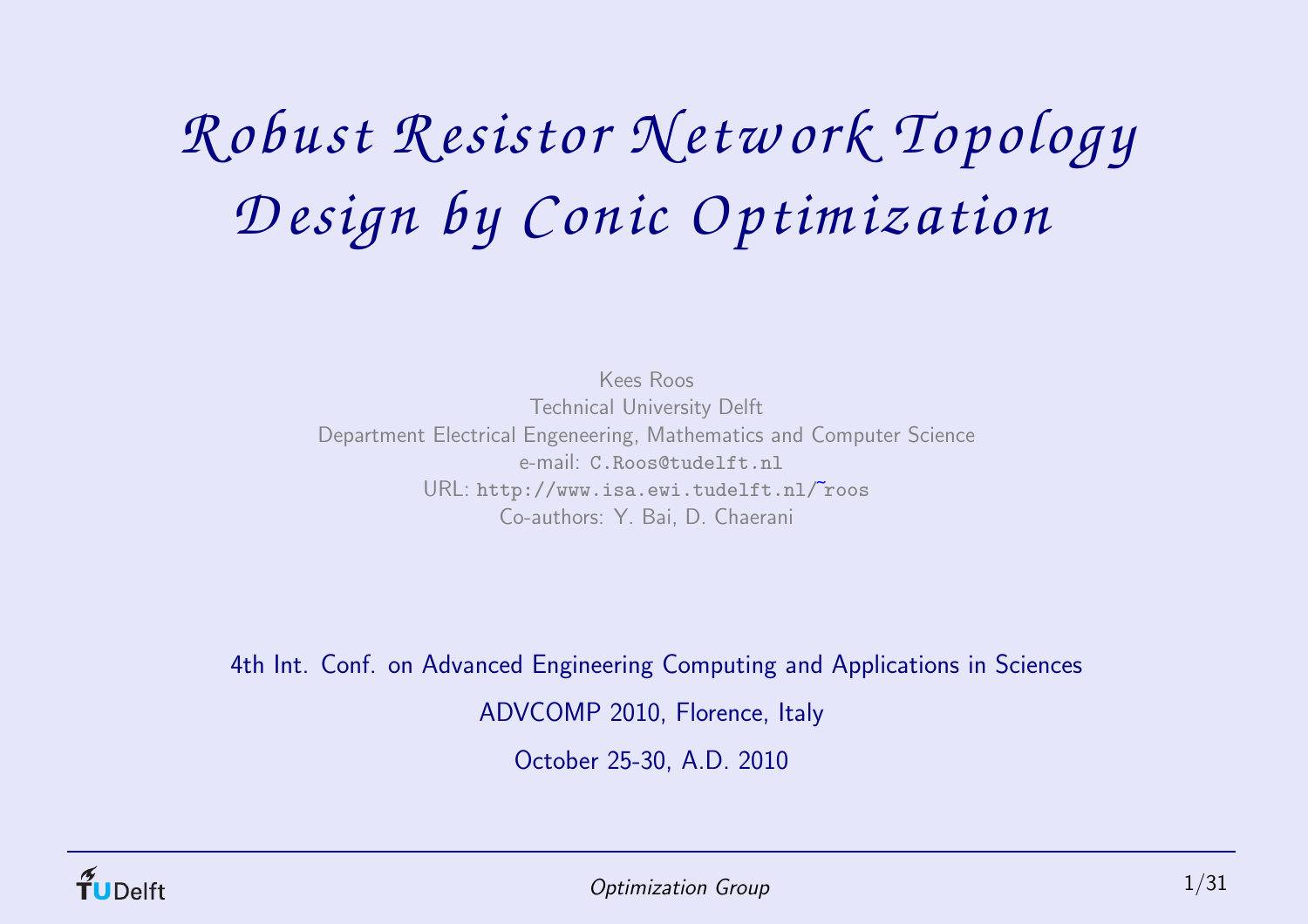# **Outline**

# $\star$  The resistance network topology design (RNTD) problem

- <sup>⊲</sup> Balance equations provided by Kirchhoff's first law
- <sup>⊲</sup> Equations provided by Ohm's law
- <sup>⊲</sup> Dissipation
- <sup>⊲</sup> Nonlinear model for the RNTD problem
- **⊳** Solving the nonlinear model via a linear model
- <sup>⊲</sup> Instability with respect to small additional loads
- <sup>⊲</sup> Example of an instable network

# $\star$  Semidefinite model for the RNTD problem

- <sup>⊲</sup> Variational principle
- **⊳ Single-current case**
- ⊲ Multi-current case
- <sup>⊲</sup> Robust modelling, examples
- <sup>⊲</sup> Summary of the results

# $\star$  References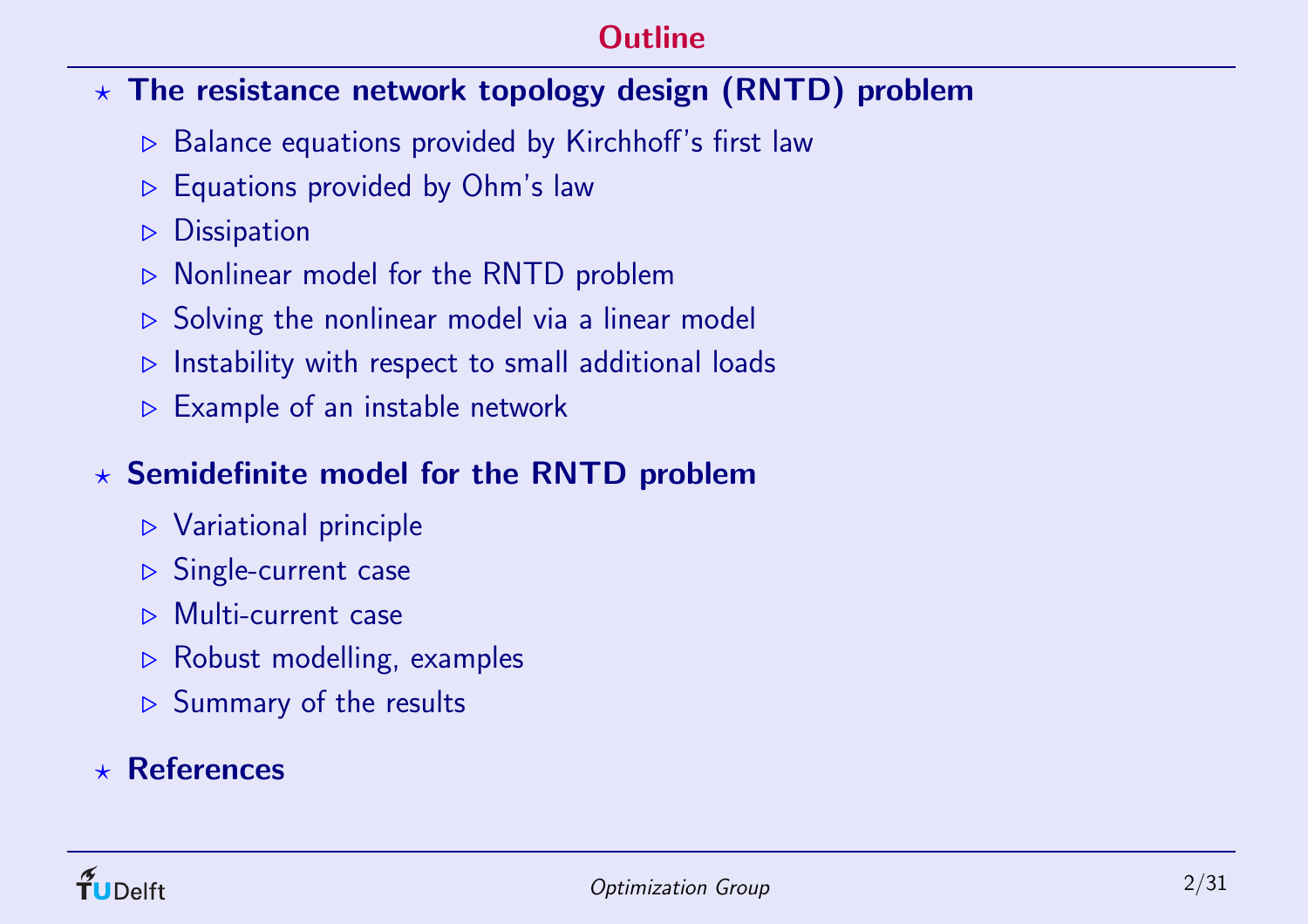A resistance network consists of resistances linked to each other at the nodes of the network. Some nodes are connected to earth, these are called fixed nodes; the remaining nodes are free nodes.

By way of example, consider <sup>a</sup> network with <sup>4</sup> nodes, numbered from 1 to 4, with <sup>a</sup> resistor of 6 Ohm between every pair of nodes. We take node 1 fixed and the external currents in the nodes 2, 3 and 4 are 1,  $-1$  and 1 respectively. Then the currents and potentials are as indicated.



The power consumption, or dissipation in the network is given by

$$
4 \times \left(\frac{1}{2}\right)^2 \times 6 = 6.
$$

Given the external currents at the free nodes, our goal is to design <sup>a</sup> network with minimal dissipation, assuming that the sum of conductance values is fixed. This is the RNTD problem.

**Delft**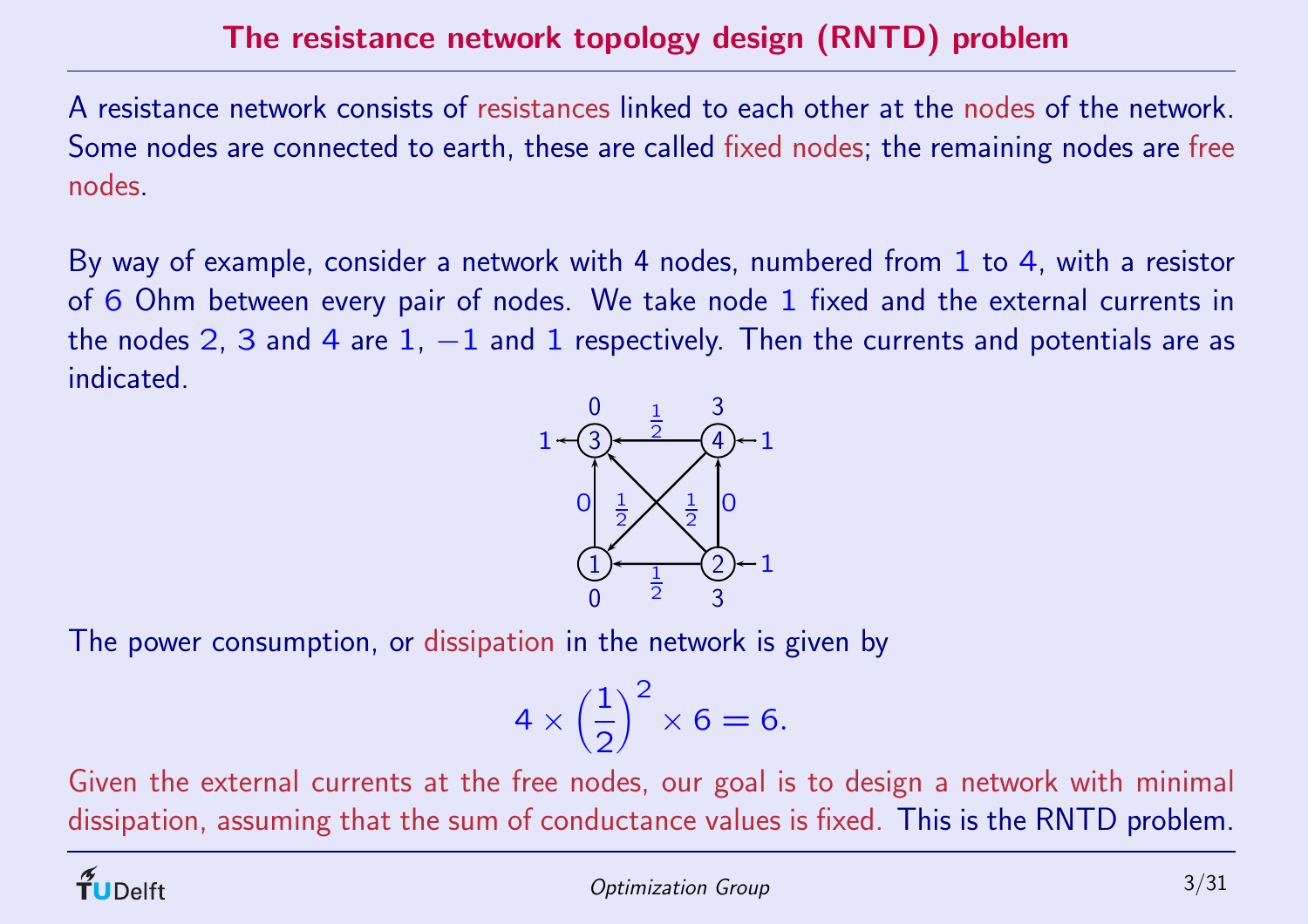In the sample problem the sum of the conductance values is  $6 \times \frac{1}{6} = 1.$  The figure below shows that there exist other networks on 4 nodes, with the same property, and with different dissipations.



As becomes clear later on, the last two networks have the smallest possible dissipation for the given external currents.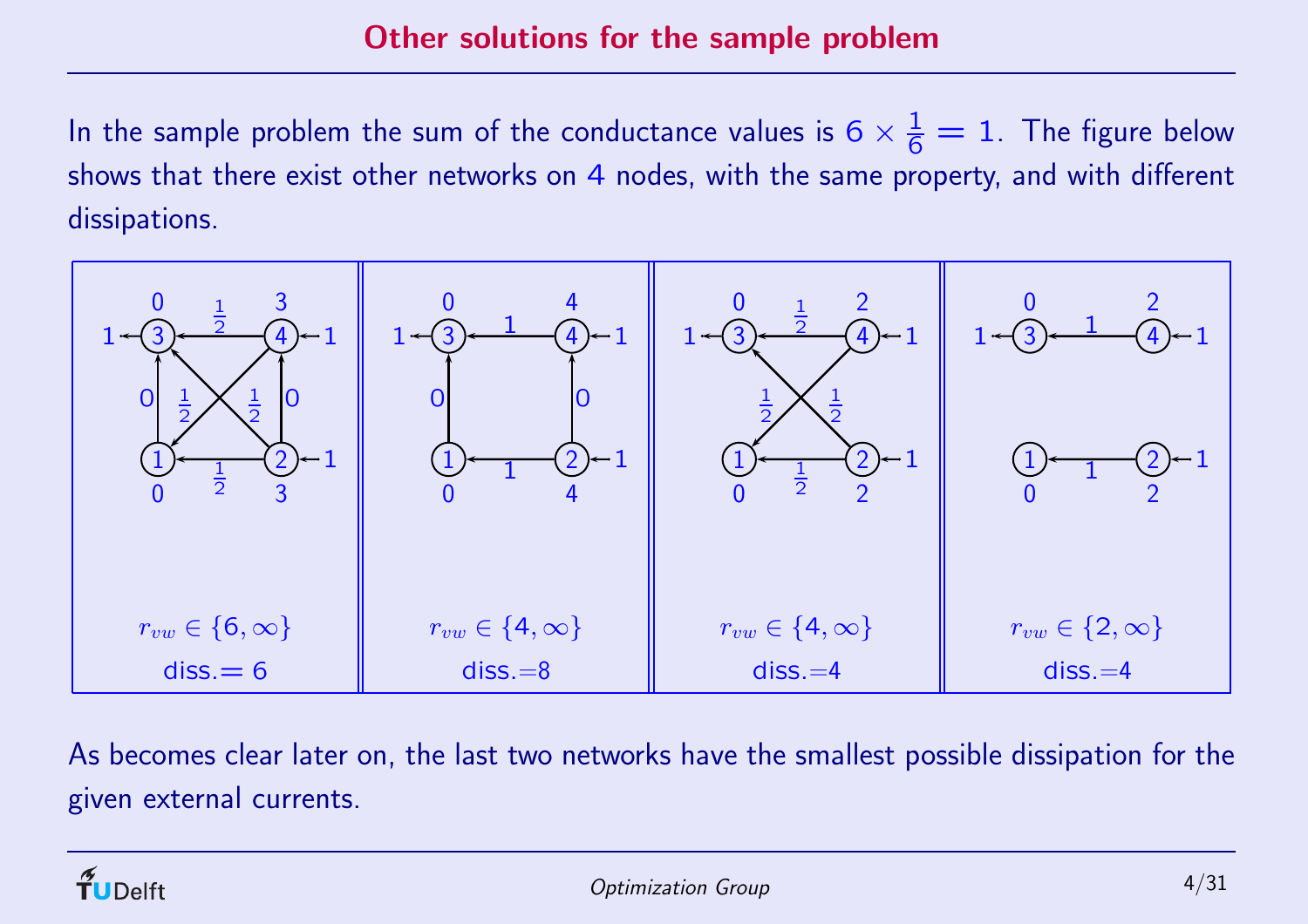Let  $V$  denote the set of free nodes in the network. For each node  $v\in V$ ,  $y_v$  will denote the potential of  $v$  (if  $v$  is a fixed node then its potential is zero).

To each resistor we associate a directed arc  $\left( v,w\right)$  connecting the corresponding end nodes of the resistor. The set of all arcs is denoted as  ${\cal A}.$  The structural matrix is the  $|V|\times |{\cal A}|$ matrix  $\overline{B}$  defined by

$$
B(u, (v, w)) = \begin{cases} 1, & \text{if } u = v, \\ -1, & \text{if } u = w, \\ 0, & \text{otherwise.} \end{cases} \quad u \in V, (v, w) \in \mathcal{A}.
$$

The external current is denoted as a vector  $f\in {\bf R}^V$  . For each  $v\, \in\, V$ ,  $f_v$  may be either positive, negative or zero.

The currents on the arcs in the network are denoted as  $x_{vw}$ , and  $x$  is the vector of all currents. So  $x\in \mathbf{R}^{\mathcal{A}}$  Kirchhoff's first law gives the balance equations in the free nodes, which are simply

$$
Bx = f.
$$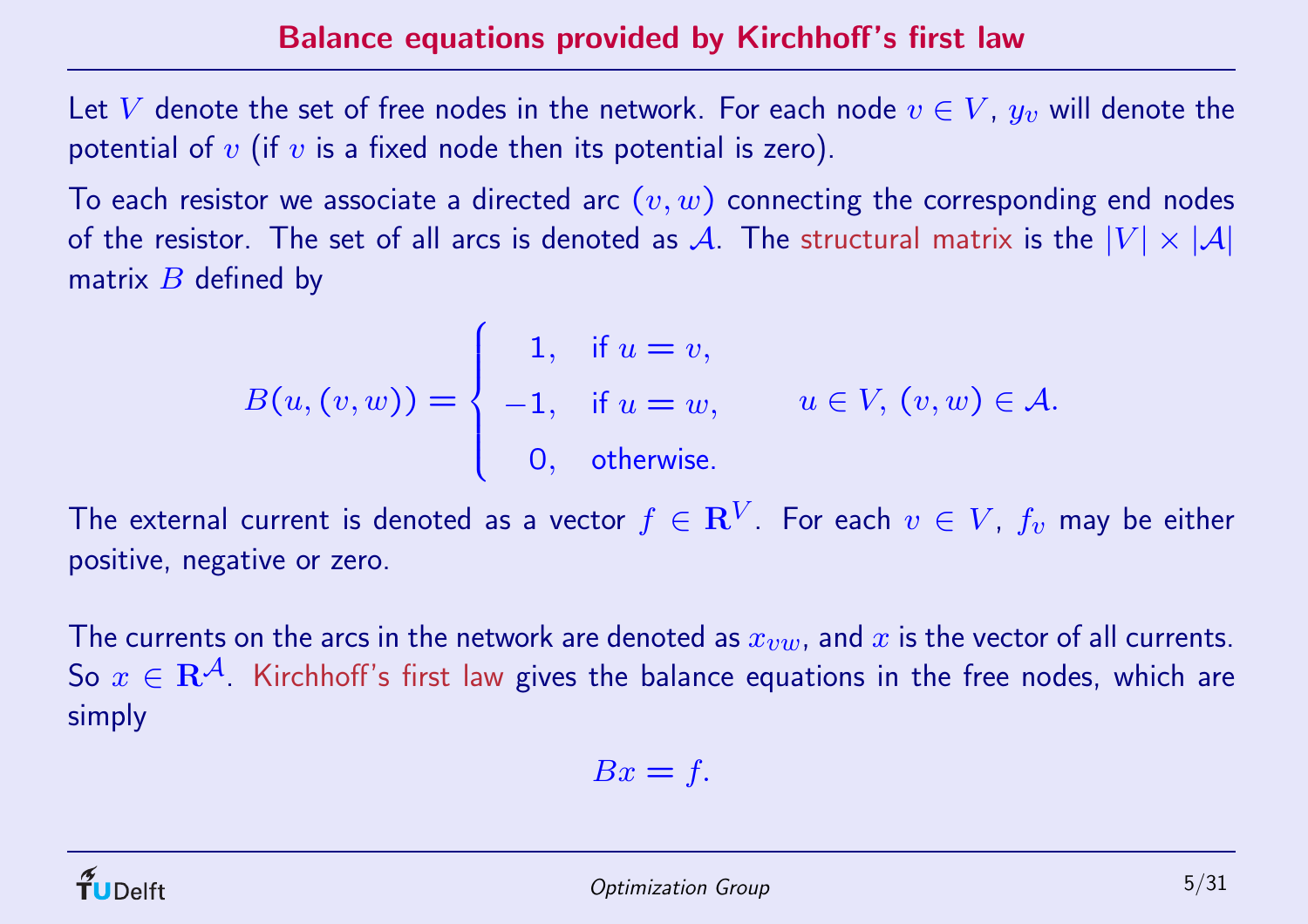We denote by  $y$  the vector of the potentials  $y_{\upsilon}$  in the free nodes. By Ohm's law, on each arc  $(v,w)\in\mathcal{A}$  we must have  $x_{vw}r_{vw}=y_v-y_w$ , where  $r_{vw}$  denote the resistance value of the arc  $\left( v,w\right) .$  In other words,

$$
B^T y = Rx,
$$

where  $R =$  diag  $(r)$ .

If  $r_{vw}=0$  then we may identify the nodes  $v$  and  $w.$  So we assume, without loss of generality,  $r_{vw}>$  0 for all arcs  $(v,w)$ . Resistance values may be  $\infty$  (if the corresponding nodes are not connected). The conductance value of arc  $(v,w)$  is denoted as  $g_{vw}$ . So  $g_{vw}=1/r_{vw}$ , for each arc. Defining  $G=R^{-1}$ , the last equation is equivalent to

$$
x = GB^T y.
$$

Substitution into  $Bx = f$  yields

$$
BGB^T y = f.
$$

The matrix  $BGB^T$  is called the conductance matrix of the network and denoted  $A(g)$ . Note that  $A(g)$  is a  $|V|\times |V|$  matrix which depends linearly on the conductance values.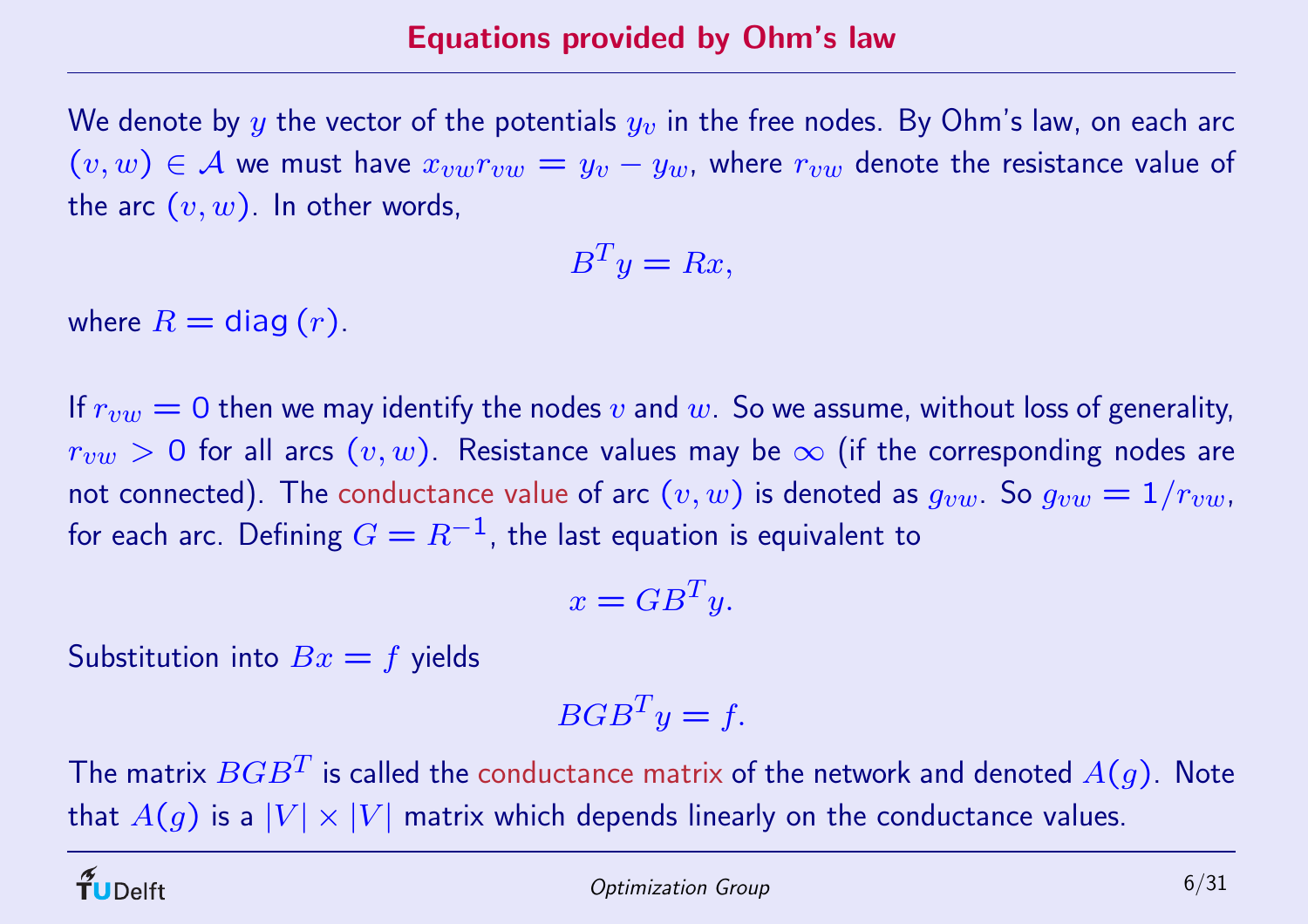### **Dissipation**

To complete our model, we must express the dissipation of the network as <sup>a</sup> function of the external current vector  $f$  and the conductance vector  $g$ . The dissipation is given by

$$
\text{Diss}_f(g) = \sum_{\{v,w\} \in \mathcal{A}} x_{vw}^2 R_{vw} = x^T R x.
$$

Using

$$
B^T y = Rx
$$

$$
Bx = f
$$

$$
BGB^T y = f,
$$

this can be reduced as follows:

$$
Diss_f(g) = x^T R x = x^T (B^T y) = (Bx)^T y = f^T y = y^T B G B^T y.
$$

Since the  $(v, w)$ -entry of  $B<sup>T</sup>y$  equals  $y_v - y_w$  this implies

$$
\text{Diss}_f(g) = \left(B^T y\right)^T R^{-1} B^T y = \sum_{\{v,w\} \in \mathcal{A}} \frac{|y_v - y_w|^2}{r_{vw}},
$$

as it should.

 $\widetilde{\mathbf{T}}$ UDelft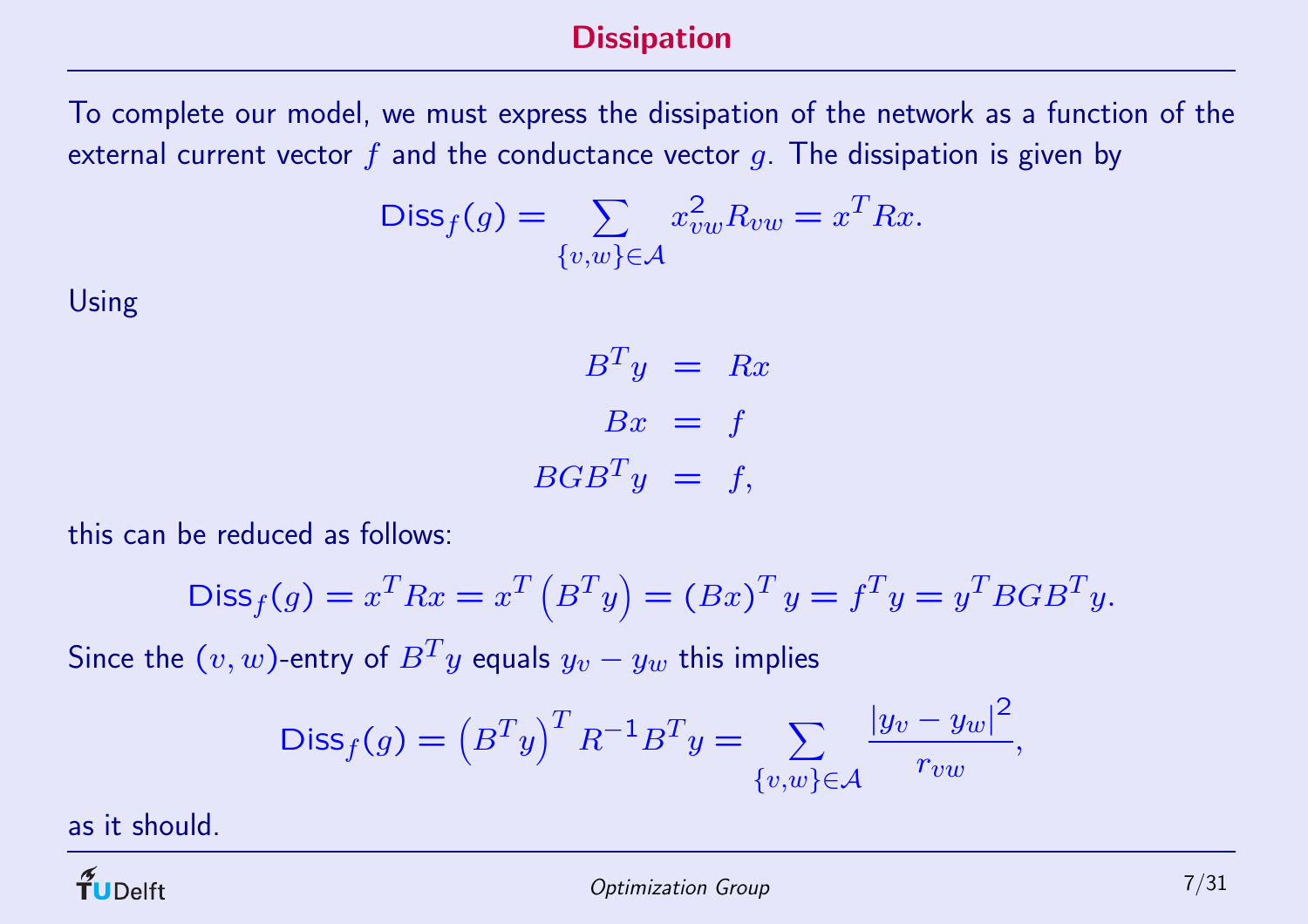When entering a unit current  $e_v$  at a free node  $v$ , the replacement resistance  $r_v$  at this node (to earth) satisfies  $y_v = r_v \cdot 1 = r_v$ . So  $r_v$  to is equal to the potential  $y_v$  at the same node. Due to  $BGB^Ty=f$ , it follows that  $y=\left(BGB^T\right)$  $\left.\rule{0pt}{12pt}\right)$ − 1  $f = \left( BGB^T \right)$  $\begin{bmatrix} 0 \\ 1 \end{bmatrix}$ − 1  $e_v$ , whence

$$
r_v = y_v = e_v^T \left( BGB^T \right)^{-1} e_v = A(g)_{vv}^{-1}.
$$

In words:

the replacement resistance at any free node is equal to the corresponding element on the diagonal of the inverse matrix of the conductance matrix  $A(g).$ 

As an example we consider the network drawn below.



The nodes are numbered as indicated and the resistance values at the drawn arcs all are equal to 1. The nodes 5 to 9 are taken fixed.

**UDelft** 

 $\Omega$  Optimization Group 8/31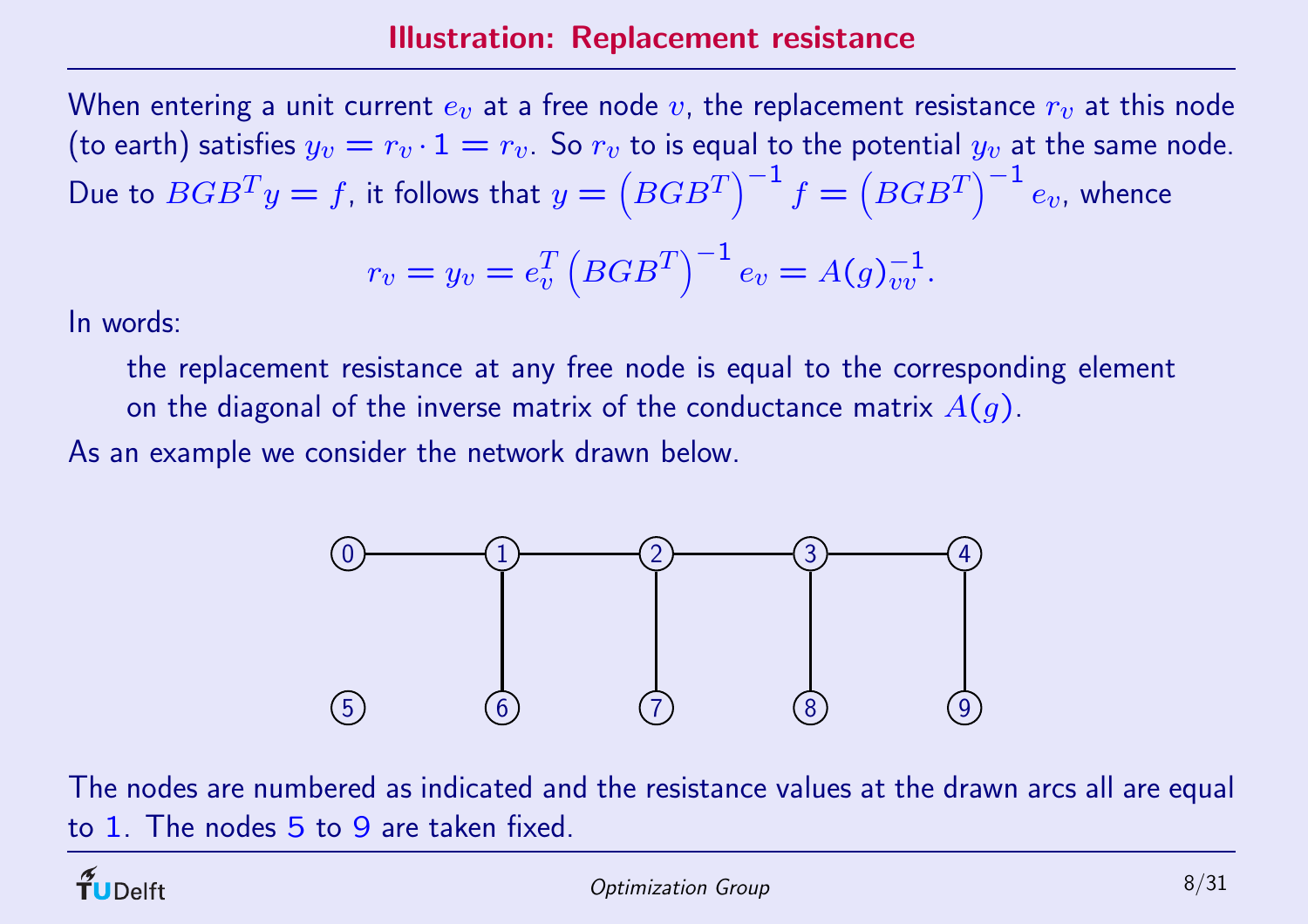

The matrix  $B$  is as follows:

 $B =$  $(0,1)$   $(1,2)$   $(2,3)$   $(3,4)$   $(1,6)$   $(2,7)$   $(3,8)$   $(4,9)$ 0 1 2 3 4  $\overline{\mathbb{I}}$  $\overline{\phantom{a}}$  $\overline{\phantom{a}}$   $\overline{\phantom{a}}$   $\overline{\phantom{a}}$   $\overline{\phantom{a}}$   $\overline{\phantom{a}}$ 1  $\begin{array}{ccccccccc} -1 & & 1 & & & & 1 \ & & -1 & & 1 & & & \end{array}$  $-1$  1  $-1$  1 1 1  $-1$  1  $1$   $\overline{\phantom{a}}$   $\overline{\phantom{a}}$  

Only the nonzero entries of  $B$  are indicated.

.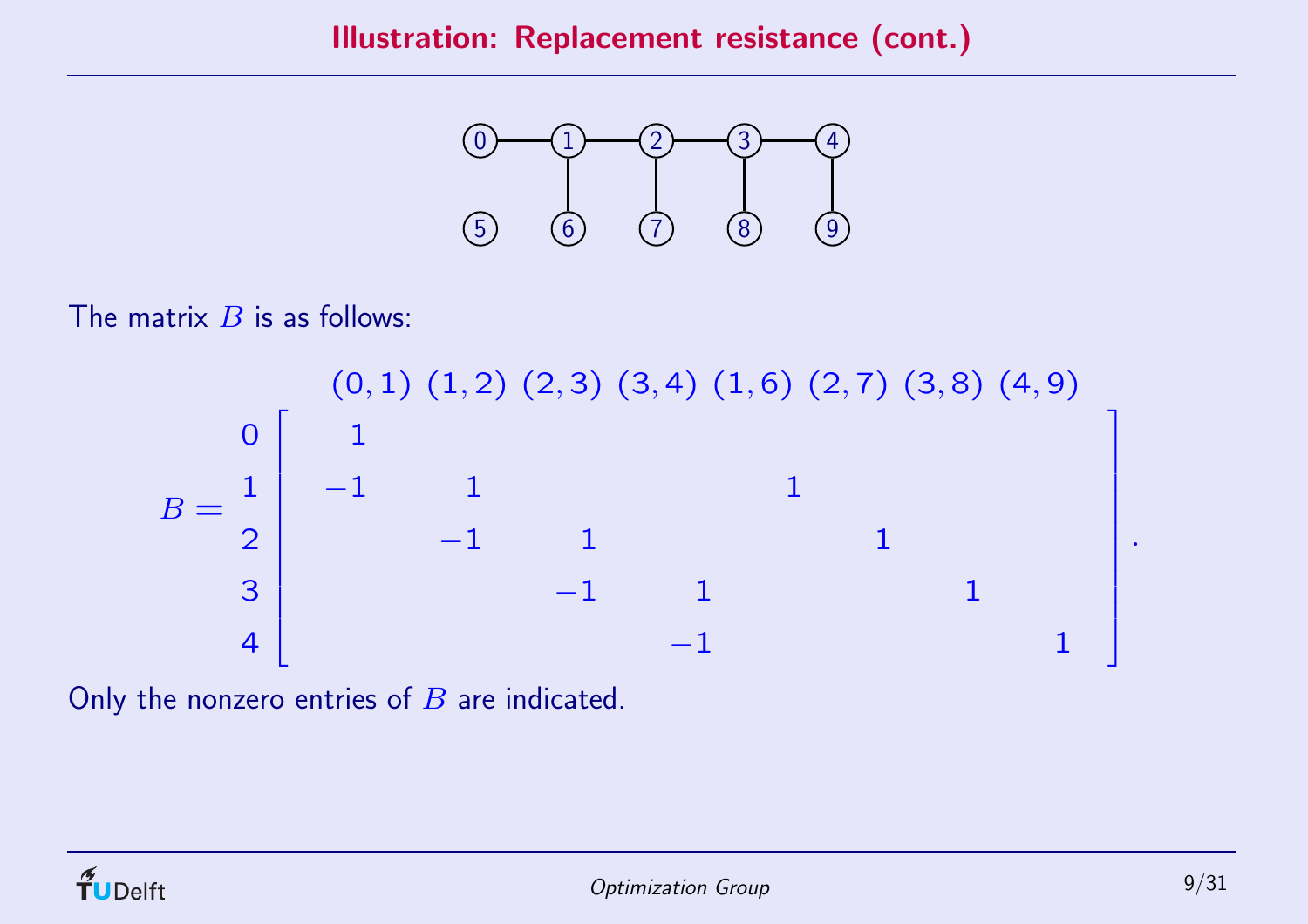

Since  $R$  is the unit matrix  $I$ , also  $G=I$  and hence the conductance matrix satisfies  $A(g)=\frac{1}{2}$  $BGB^T = BB^T$ 

$$
A(g) = \begin{bmatrix} 1 & -1 & & & \\ -1 & 3 & -1 & & \\ & -1 & 3 & -1 & \\ & & -1 & 3 & -1 \\ & & & -1 & 2 \end{bmatrix}, \quad A(g)^{-1} = \frac{1}{21} \begin{bmatrix} 34 & 13 & 5 & 2 & 1 \\ 13 & 13 & 5 & 2 & 1 \\ 5 & 5 & 10 & 4 & 2 \\ 2 & 2 & 4 & 10 & 5 \\ 1 & 1 & 2 & 5 & 13 \end{bmatrix}
$$

We conclude, e.g., that the replacement resistance at node 0, i.e., the resistance from node O to earth, equals  $\frac{34}{21}$ . Similarly, at nodes 1 and 4 the replacement resistance is  $\frac{13}{21}$ , and at nodes 2 and 3 the replacement resistance is  $\frac{10}{21}$ .

.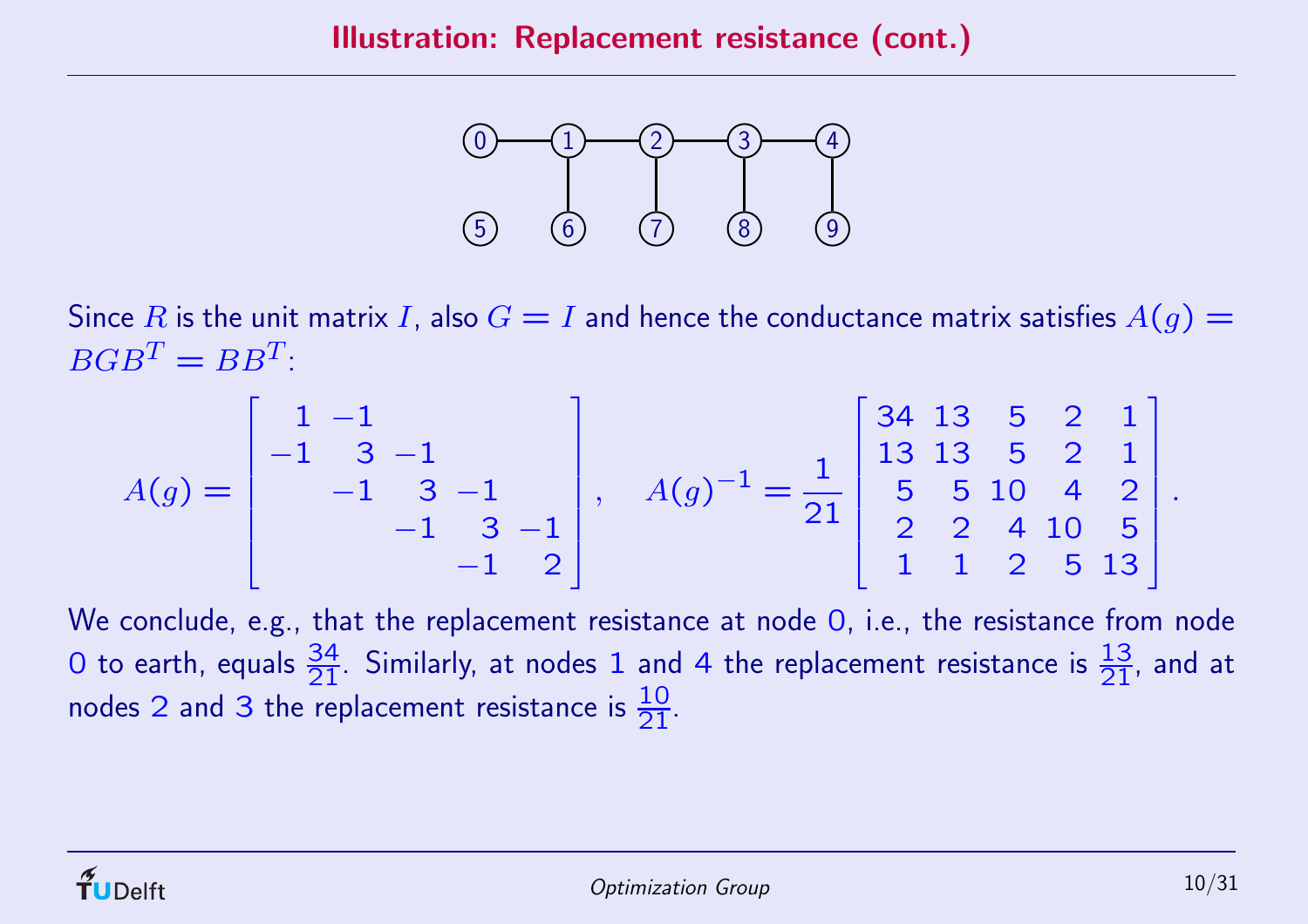Given the nodes, the fixed nodes and the external current  $f$ , we want to find conductance values such that the dissipation is minimized. This amounts to solving the following minimization problem:

$$
\min_{g,y} \left\{ f^T y \; : \; A(g)y = f, \, g \ge 0 \right\}.
$$

If  $y$  and  $g$  are feasible, and  $\lambda>0$ , then  $g/\lambda$  and  $\lambda y$  are feasible as well. Hence, letting  $\lambda$ decrease to zero the objective value approaches to zero. But then all nonzero conductance values go to infinity. To prevent this, we put an upper bound on the sum of the conductances:

$$
\min_{g,y} \left\{ f^T y \; : \; A(g)y = f, \, g \ge 0, \sum_{\{v,w\} \in \mathcal{A}} g_{vw} \le w \right\}.
$$

Since  $A(g)$  is linear in  $g$ , the equality constraints in the problem are nonlinear (not convex). As <sup>a</sup> consequence, in this form the problem cannot be solved efficiently.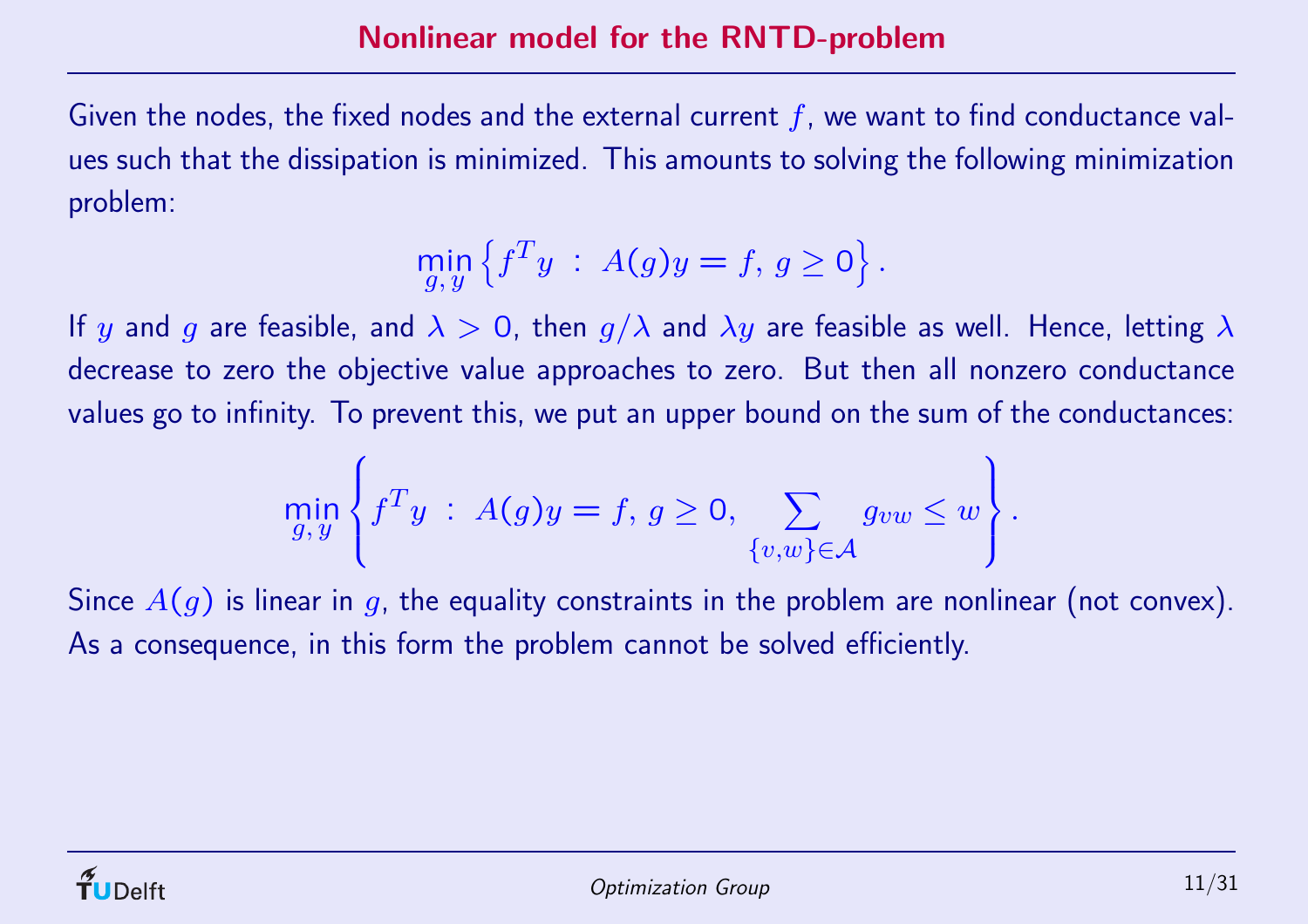(NLO) 
$$
\min_{g,y} \{f^T y : A(g)y = f, e^T g \le w, g \ge 0\}.
$$

Define  $\Delta\,=\,\big\{g\,:\,e^Tg\leq w,\,g\geq 0\big\}$ , and assume that  $A(g)$  is invertible. By eliminating  $y$  we obtain a problem in the variable vector  $g$  only:

$$
\min_{g \in \Delta} f^T A(g)^{-1} f.
$$
\nYet we observe that

\n
$$
f^T A(g)^{-1} f = \max_{y} \left( 2f^T y - y^T A(g) y \right),
$$

and that each maximizer of the concave function  $E_{g,f}(y)$  satisfies  $A(g)y=f.$  Hence the problem  $(NLO)$ can be restated as

$$
\min_{g \in \Delta} \max_y E_{g,f}(y) \equiv \max_y \min_{g \in \Delta} E_{g,f}(y).
$$

Taking y fixed, and using that  $y^T A(g)y = y^T B G B^T y = (B^T y)^T G B^T y$ , we obtain<br>
min  $E_{g,f}(y) = 2f^T y - \max_{g \in \Lambda} \sum g_{vw} (B^T y)_{vw}^2 \ge 2f^T y - \sum g_{vw} ||B^T y||_{\infty}^2 =$ 

$$
\min_{g \in \Delta} E_{g,f}(y) = 2f^{T}y - \max_{g \in \Delta} \sum_{vw \in \mathcal{A}} g_{vw} (B^{T}y)_{vw}^{2} \ge 2f^{T}y - \sum_{vw \in \mathcal{A}} g_{vw} ||B^{T}y||_{\infty}^{2} = 2f^{T}y - w ||B^{T}y||_{\infty}^{2}.
$$

Since  $(B^Ty)_{vw}=y_v-y_w$ , the last equality holds with equality if and only if

$$
e^T g = w \quad \text{and} \quad g_{vw} > 0 \Rightarrow |y_v - y_w| = ||B^T y||_{\infty} = \max_{vw \in \mathcal{A}} |y_v - y_w|.
$$

We conclude that

a network  $g$  is optimal if and only if  $e^T g = w$  and all resistors connect nodes for which the (absolute) voltages are equal and maximal among all voltage values.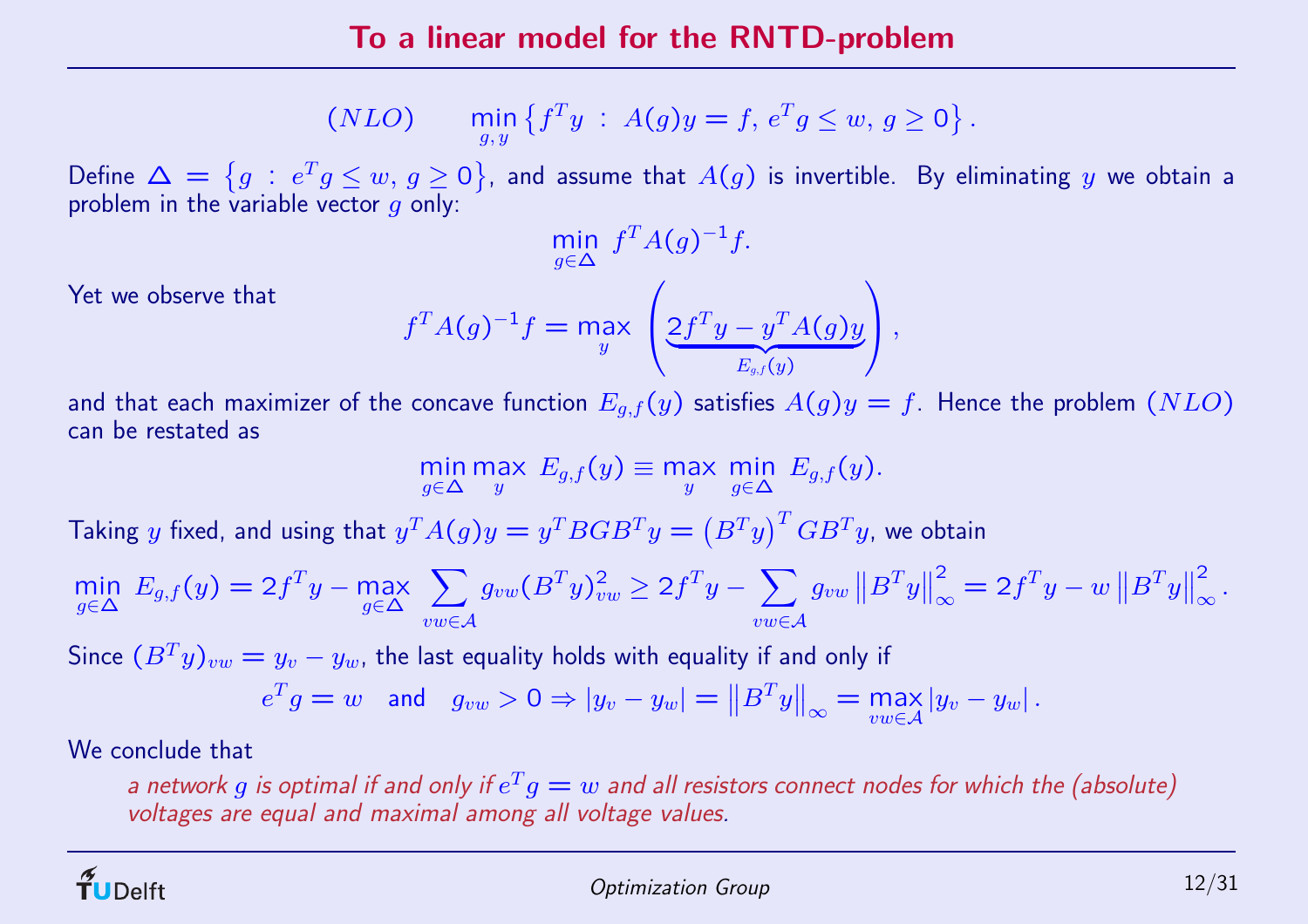Thus we have reduced  $(\mathit{NLO})$  to the following maximization problem in  $y$ :

$$
\max_{y} \left( 2f^{T}y - w \left\| B^{T}y \right\|_{\infty}^{2} \right) = \max_{y, \lambda} \left( 2\lambda f^{T}y - w\lambda^{2} \left\| B^{T}y \right\|_{\infty}^{2} \right) = \max_{y} \frac{\left( f^{T}y \right)^{2}}{w \left\| B^{T}y \right\|_{\infty}^{2}}.
$$

The last expression is homogeneous in  $y.$  Since  $f^Ty\geq 0,$  this problem can be solved by fixing  $\|B^Ty\|_\infty$  and maximizing  $f^Ty$ , which is essentially a linear problem:

$$
(LOP) \qquad \max_{y} \left\{ f^{T}y \; : \; \left\| B^{T}y \right\|_{\infty} = 1 \right\} = \max_{y} \left\{ f^{T}y \; : \; \left\| B^{T}y \right\|_{\infty} \leq 1 \right\}.
$$

An optimal solution  $y^*$  for this linear problem is, up to a scalar factor,  $\mu$  say, optimal for  $(NLO)$  . Thus  $(NLO)$  reduces to a problem in  $\mu$  whose optimal value is known:

$$
\min_{g,\,\mu} \left\{ f^T(\mu y^*) \; : \; A(g)(\mu y^*) = f, \, e^T g = w, \, g \ge 0 \right\} = \frac{\left(f^T y^*\right)^2}{w}.
$$

From this we deduce that  $\mu = \frac{f^T y^*}{w}$  $\frac{\tau y}{w}$  and that  $g$  can be found by solving the linear system

$$
A(g)y^* = \frac{wf}{f^T y^*}, \quad e^T g = w, \ g \ge 0, \quad |y_v^* - y_w^*| < \|B^T y^*\|_{\infty} \Rightarrow g_{vw} = 0.
$$

 $^*$ Here we use that, when fixing  $y$ , the best value for  $\lambda$  satisfies  $2f^Ty - 2w\lambda \|B^Ty\|_\infty^2 = 0.$  $\widetilde{\mathbf{T}}$ UDelft Optimization Group 13/31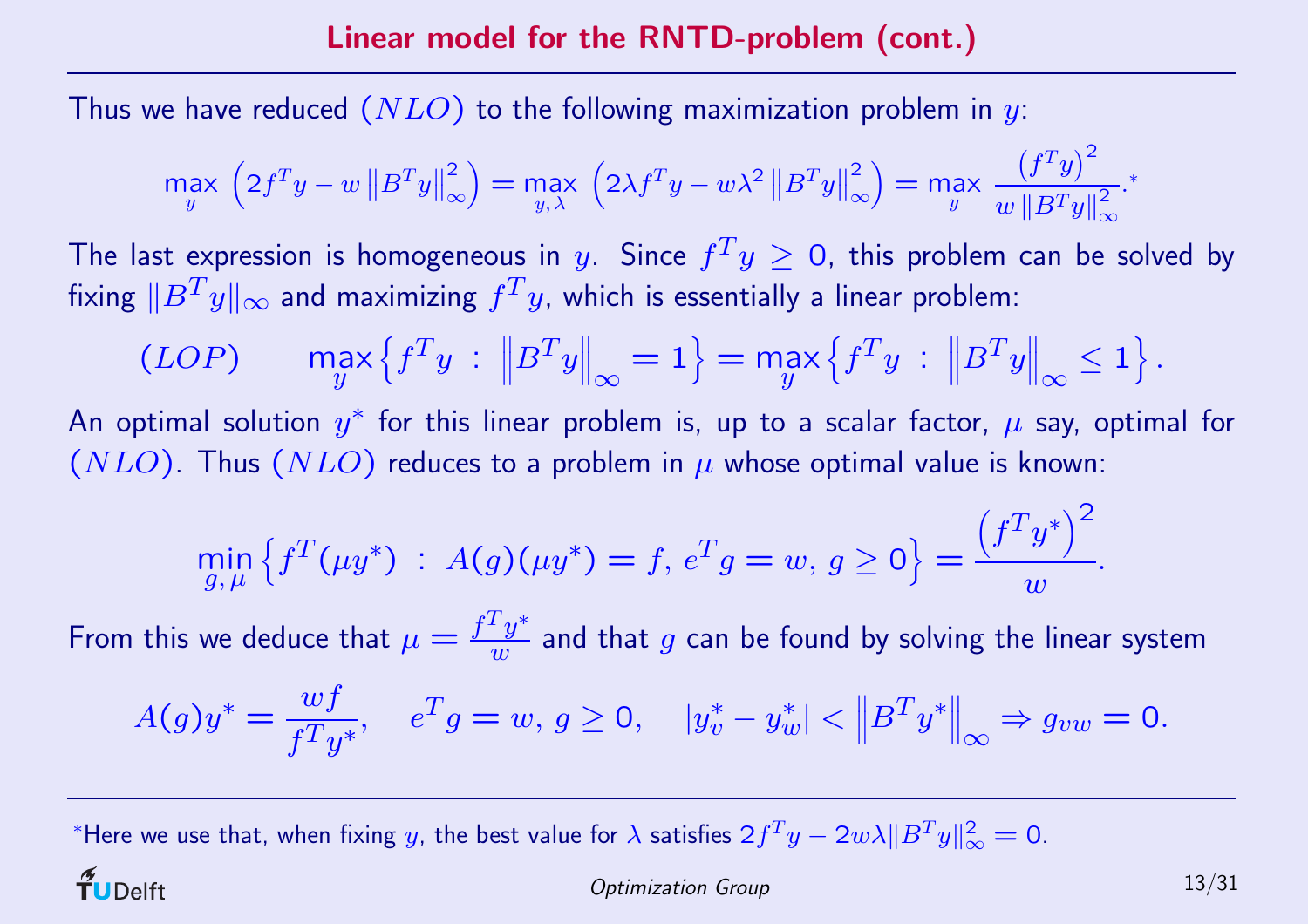Application to the first example

The matrix  $B$ , the vector  $f$  and  $w$  are as follows.

$$
B = \frac{2}{3} \begin{bmatrix} 2, 1) (1, 3) (4, 1) (2, 3) (2, 4) (4, 3) \\ 1 & 0 & 0 & 1 & 1 & 0 \\ 0 & -1 & 0 & -1 & 0 & -1 \\ 0 & 0 & 1 & 0 & -1 & 1 \end{bmatrix}, \quad f = \begin{bmatrix} 1 \\ -1 \\ 1 \end{bmatrix}
$$

The optimal solution  $y^\ast$  of the linear problem is such that

$$
y^* = \begin{bmatrix} 1 \\ 0 \\ 1 \end{bmatrix}, \quad B^T y^* = \begin{bmatrix} 1 \\ 0 \\ 1 \\ 0 \\ 1 \end{bmatrix}, \quad f^T y^* = 2.
$$

Since  $w = 1$ , the minimal dissipation is 4 and this is achieved if  $g_{13} = g_{24} = 0$  and

$$
\begin{bmatrix} g_{21} & 0 & g_{23} & 0 \ 0 & 0 & -g_{23} & -g_{43} \ 0 & g_{41} & 0 & g_{43} \end{bmatrix} \begin{bmatrix} 1 \\ 1 \\ 1 \\ 1 \end{bmatrix} = \frac{1}{2} \begin{bmatrix} 1 \\ -1 \\ 1 \end{bmatrix}, \quad g_{21} + g_{41} + g_{23} + g_{43} = 1.
$$

One may easily deduce from this that the last two solutions on sheet 4 are indeed optimal.

 $\widetilde{\mathbf{T}}$ UDelft

 $\overline{\phantom{a}}$  $\overline{\phantom{a}}$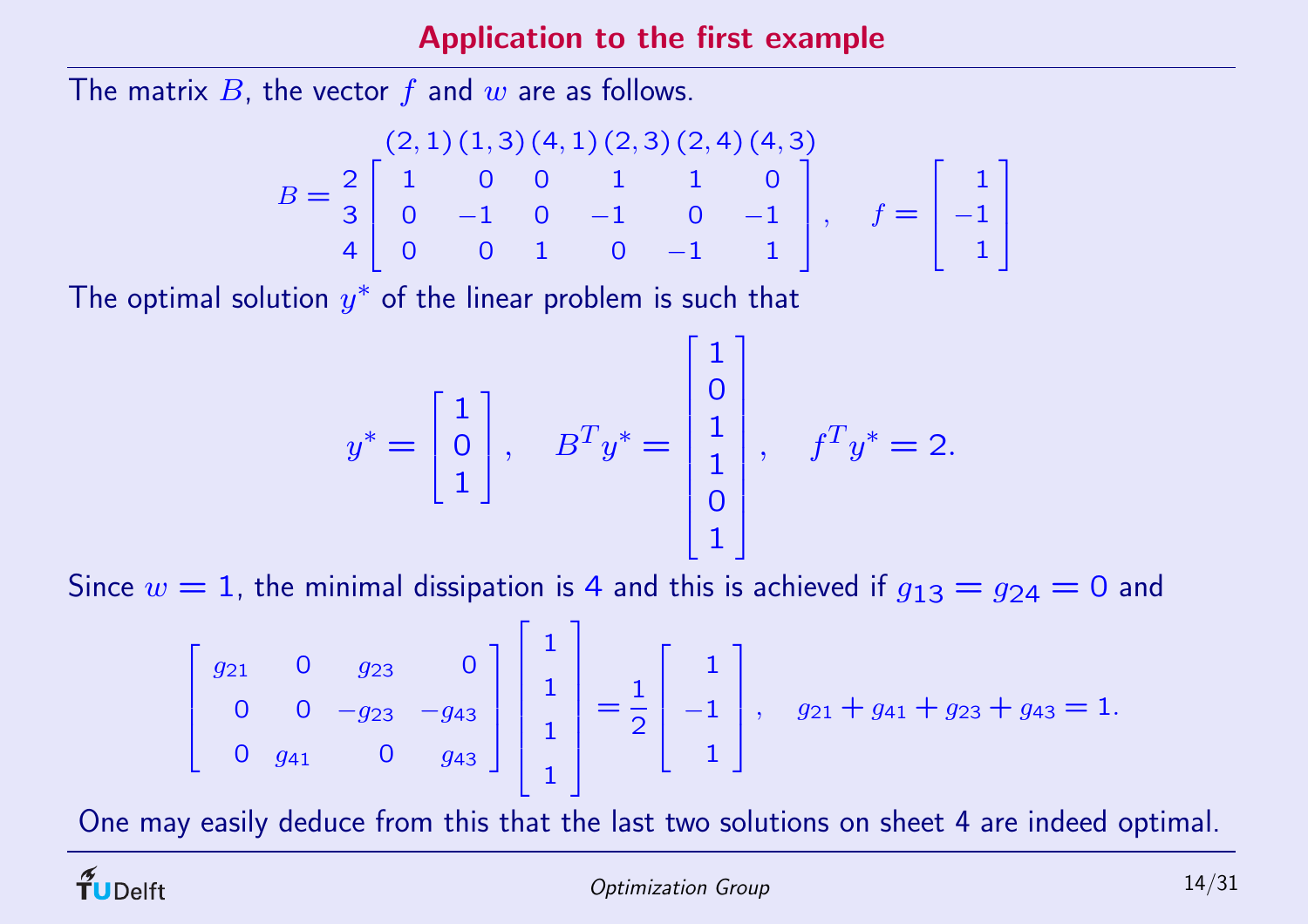Consider a network  $g$  which is optimal for the external (design) current  $f. \,$  We now demonstrate that small perturbations in the design current  $f$  may have a disastrous effect on the dissipation.

Let  $u$  be an eigenvector of  $A(g)$  with eigenvalue  $\lambda$ . So  $A(g)u = \lambda u$ . Without loss of generality we assume  $\|u\|=\|f\|$  and  $u^Tf\geq 0$  . Consider the situation that the external current is perturbed as follows:

$$
f(\gamma) = f + \gamma u
$$

for some  $\gamma\geq 0.$  Then the potential vector  $y(\gamma)$  under the new current follows by solving the equation  $A(g)y(\gamma) = f + \gamma u$ , which gives

$$
y(\gamma) = y + \frac{\gamma}{\lambda}u,
$$

where  $y$  denotes the potential vector with respect to  $f$ . Here we used  $A(g)y = f$  and  $A(g)u = \lambda u$  The new dissipation then satisfies

$$
\mathrm{Diss}_{f(\gamma)}(g) = (f + \gamma u)^T \left( y + \frac{\gamma}{\lambda} u \right) = f^T y + \gamma u^T y + \frac{\gamma}{\lambda} f^T u + \frac{\gamma^2}{\lambda} u^T u \ge \mathrm{Diss}_f(g) + \frac{\gamma^2}{\lambda} ||f||^2.
$$

Here we used that  $\mathsf{Diss}_f(g) = f^Ty, \, f^Tu \geq 0$  (and hence also  $u^Ty \geq 0$ ) and  $u^Tu =$  $||f||^2$ . We conclude that the effect on the dissipation of a small perturbation of the design current may be large if the eigenvalue  $\lambda$  is small.

 $\widetilde{\mathbf{T}}$ UDelft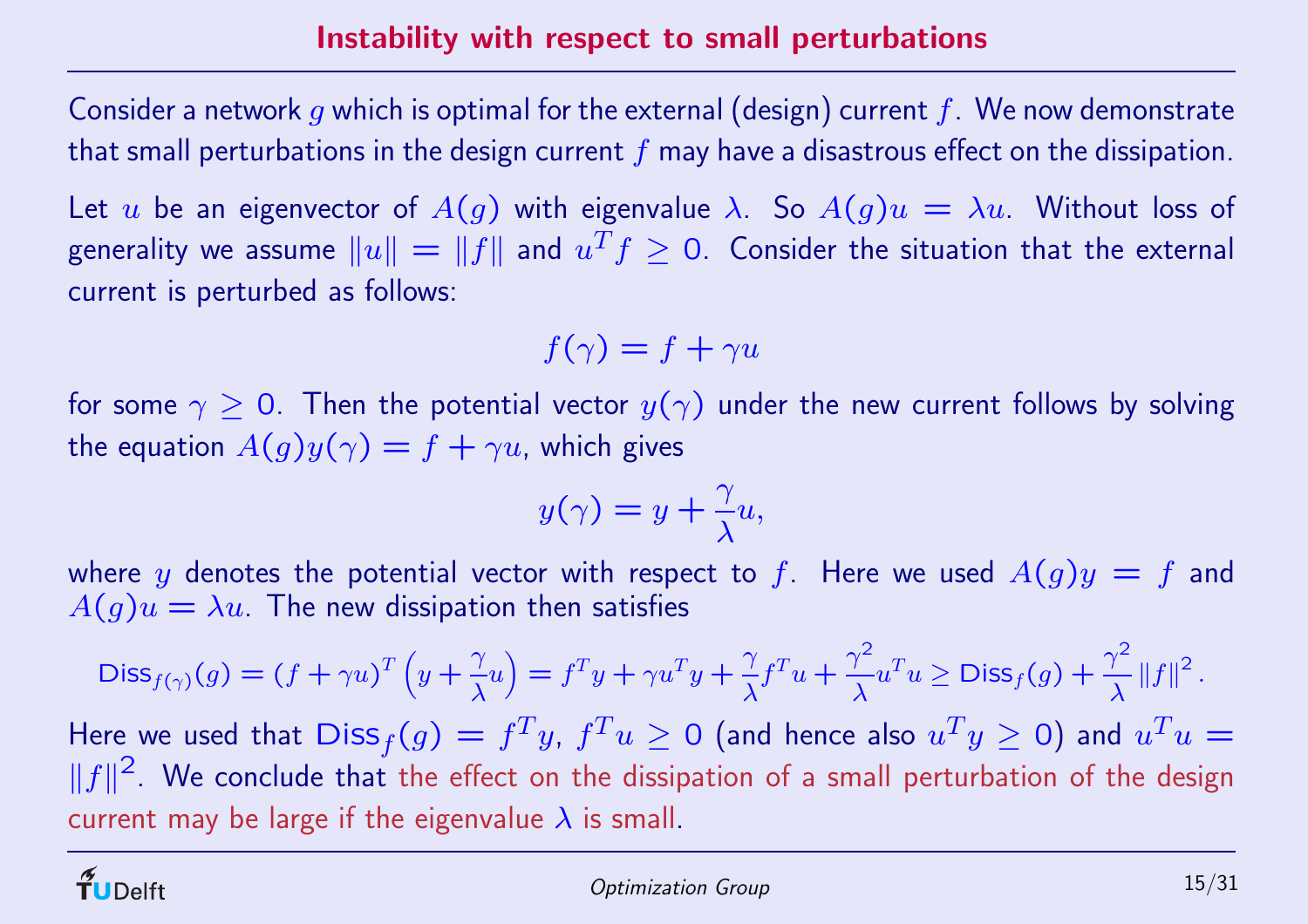By way of example we consider the 5-node grid shown below. Nod e 1 is fixed and the values of the input currents in the remaining nodes are as shown.



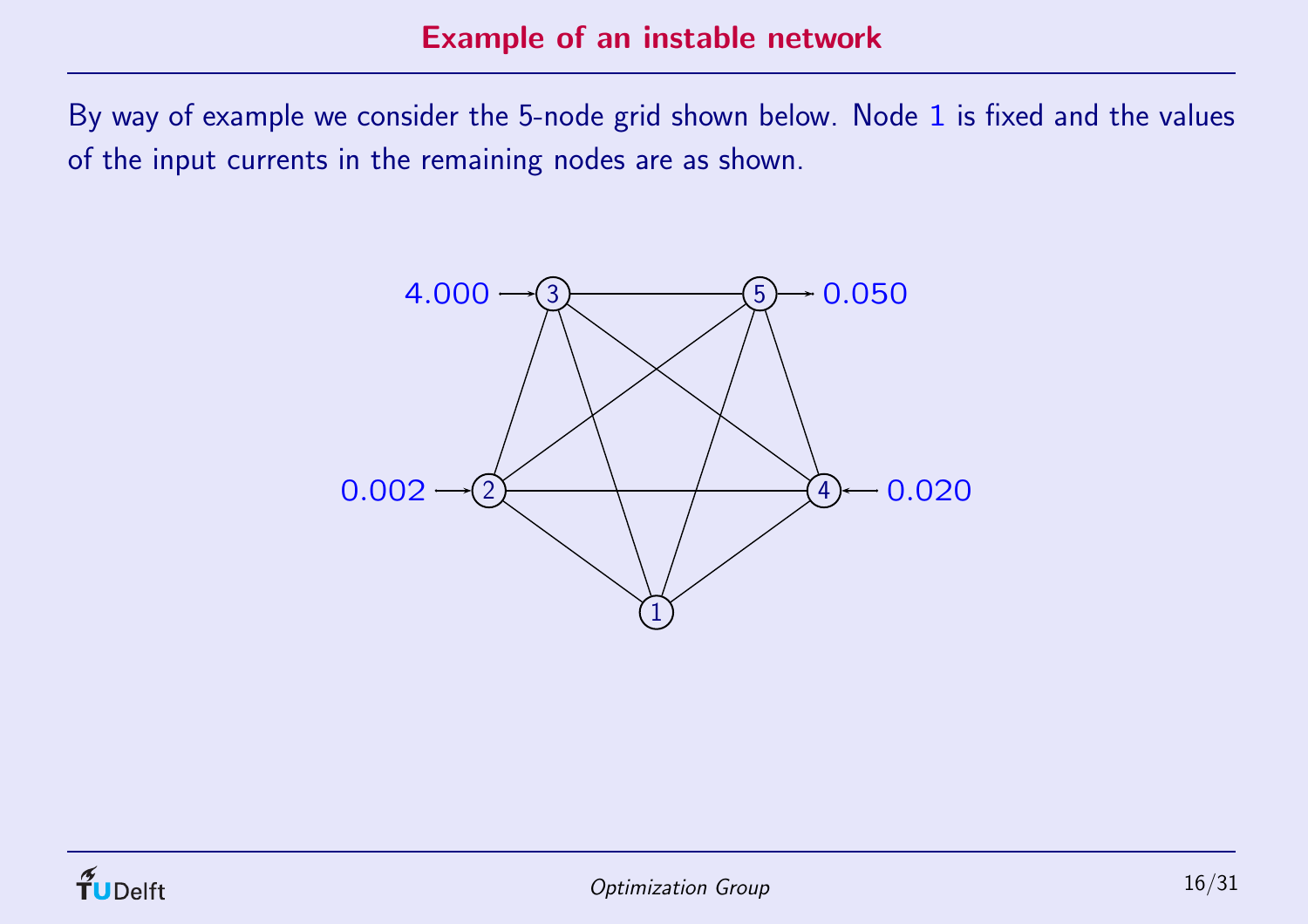The matrix  $B$  and the vector  $f$  are as follows.

$$
B = \begin{bmatrix} (1,2) (1,3) (1,4) (1,5) (2,3) (2,4) (2,5) (3,4) (3,5) (4,5) \\ 0 & 0 & 1 & 1 & 0 & 0 & 0 \\ 0 & -1 & 0 & 0 & -1 & 0 & 0 & 1 & 1 & 0 \\ 0 & 0 & -1 & 0 & 0 & -1 & 0 & 1 & 0 \\ 0 & 0 & 0 & -1 & 0 & 0 & -1 & 0 & 1 \\ 0 & 0 & 0 & -1 & 0 & 0 & -1 & -1 \end{bmatrix}, f = \begin{bmatrix} 0.002 \\ 4.000 \\ 0.020 \\ -0.050 \end{bmatrix}.
$$

An optimal solution is given by:



The dissipation is 16.176484.

.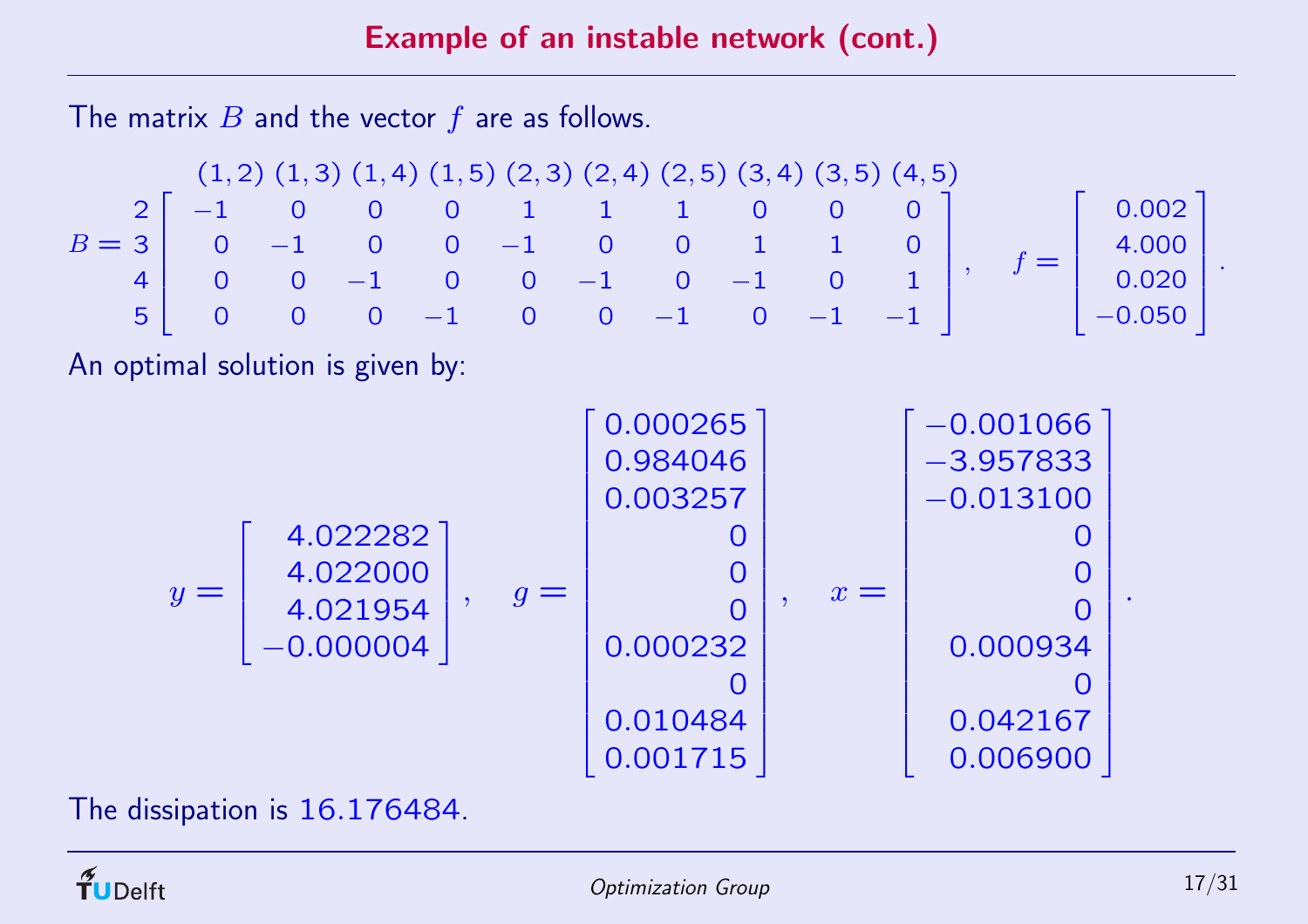The matrix  $A(g)$  is given by

| $A(g)=B$ diag $(g)B^T=\bigl\lvert$ | 0.000497 |          |                          | $0 - 0.000232$                             |
|------------------------------------|----------|----------|--------------------------|--------------------------------------------|
|                                    |          | 0.994530 |                          | $0 - 0.010484$                             |
|                                    |          |          | $0$ 0.004973 $-0.001715$ |                                            |
|                                    |          |          |                          | $-0.000233 - 0.010484 - 0.001715$ 0.012432 |

Its eigenvalues are 0.000492, 0.004593, 0.012705, 0.994642. The smallest eigenvalue is  $\lambda=0.000492$ , and the corresponding eigenvector  $u$  with  $\|u\|=\|f\|$ ,  $f^Tu\geq 0$  is

$$
u = \begin{bmatrix} 3.999373 \\ 0.000877 \\ 0.031823 \\ 0.083111 \end{bmatrix}.
$$

With  $\gamma=0.1$  we obtain

$$
f_2 = f(0.1) = f + 0.1u = \begin{bmatrix} 0.401937 \\ 4.000088 \\ 0.023182 \\ -0.041689 \end{bmatrix}
$$

.

.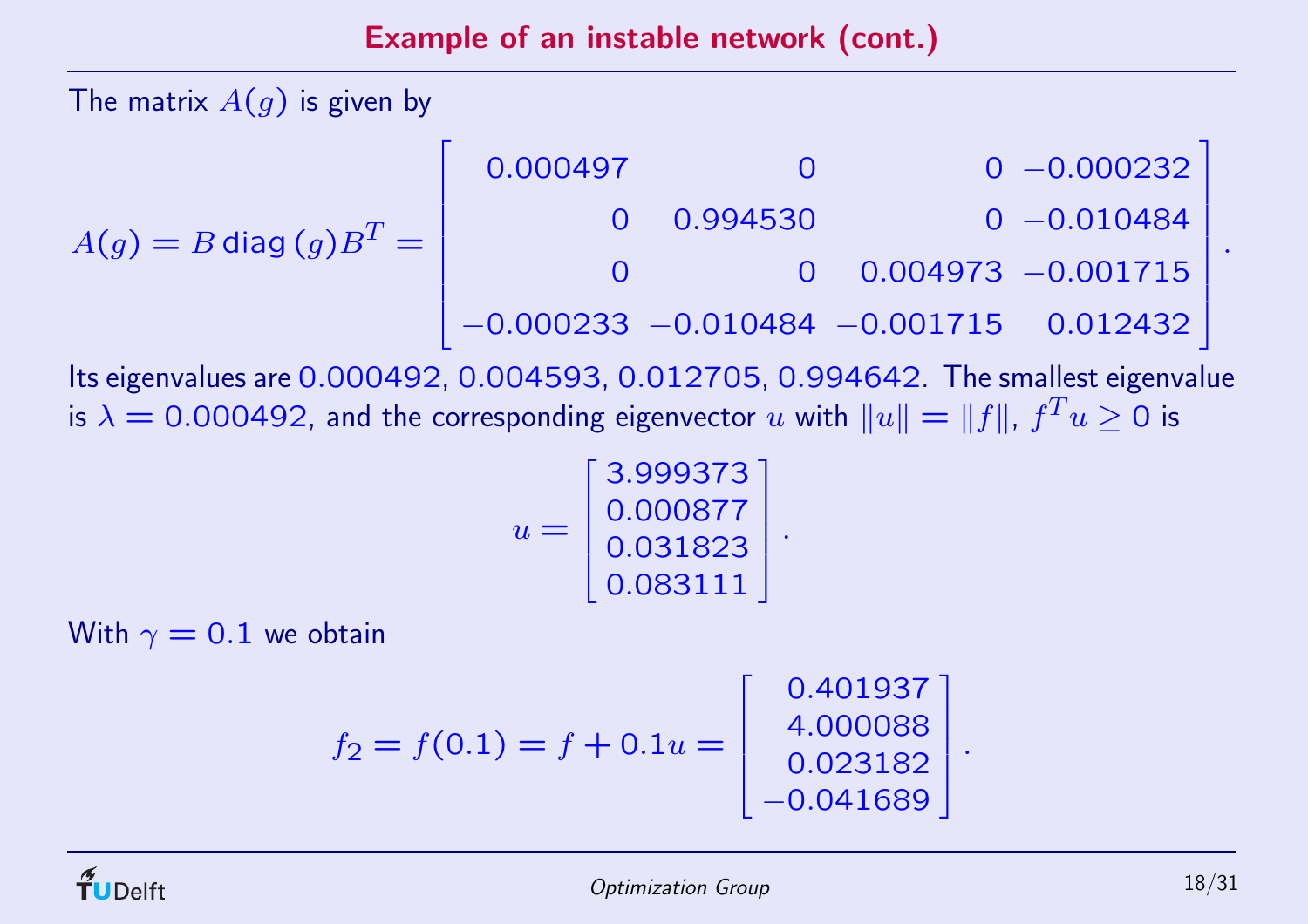Example of an instable network (cont.)

$$
\lambda = 0.000492,
$$
\n $u = \begin{bmatrix} 3.999373 \\ 0.000877 \\ 0.031823 \\ 0.083111 \end{bmatrix},$ \n $f_2 = f(0.1) = f + 0.1u = \begin{bmatrix} 0.401937 \\ 4.000088 \\ 0.023182 \\ -0.041689 \end{bmatrix}.$ 

From this we derive that

$$
\textsf{Diss}_{f_2}(g) \ge \textsf{Diss}_f(g) + \frac{\gamma^2}{\lambda} \|f\|^2 \ge \textsf{Diss}_f(g) + 32499 \gamma^2.
$$

Hence, for  $\gamma = 0.1$  the dissipation becomes about at least 341. Thus we conclude that a perturbation of the design current of only  $10\%$  may lead to an increase of the dissipation by as much as <sup>a</sup> factor 21.

It is clear from the above example that small eigenvalues of the matrix  $A(g)$  may give rise to instability of the network: <sup>a</sup> small perturbation of the design current may cause <sup>a</sup> large increase of the dissipation. We may conclude that for <sup>a</sup> stable network the eigenvalues of the matrix  $A(g)$  should be bounded well away from zero.

In the sequel we will consider  $1/\lambda_{\sf min}(A(g))$  as a measure for the stability of the network. For the above example this quantity is about 2031.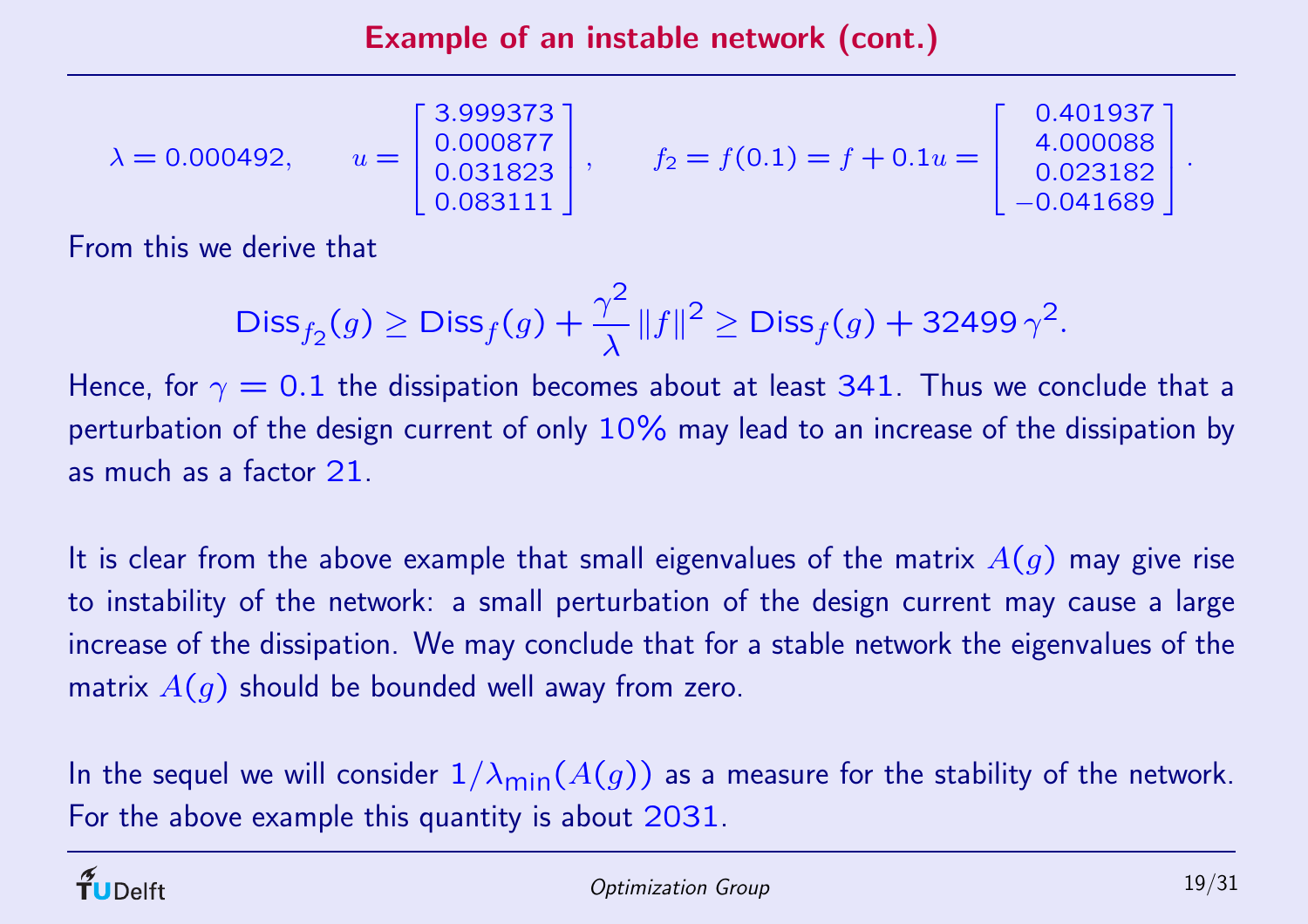### Shor's lemma

In the sequel we need the following lemma. In this lemma the notation  $M \succeq 0$  represents a so-called matrix inequality; it means that  $M$  is s positive semidefinite matrix.

**Lemma 1** A quadratic form  $x^T A x + 2b^T x + c$  is  $\geq 0$  for all x if and only if

$$
\left(\begin{array}{cc}A & b \\ b^T & c\end{array}\right)\succeq 0 \text{ or, equivalently }\left(\begin{array}{cc}A & -b \\ -b^T & c\end{array}\right)\succeq 0.
$$

Proof: The proof consists of a sequence of logically equivalent statements, as follows:

$$
\forall x : x^{T}Ax + 2b^{T}x + c \ge 0 \Leftrightarrow
$$
  

$$
\forall (t \neq 0, x) : t^{-2}x^{T}Ax + 2t^{-1}b^{T}x + c \ge 0 \Leftrightarrow
$$
  

$$
\forall (t \neq 0, x) : x^{T}Ax + 2tb^{T}x + ct^{2} \ge 0 \Leftrightarrow
$$
  

$$
\forall (t, x) : x^{T}Ax + 2tb^{T}x + ct^{2} \ge 0 \Leftrightarrow
$$
  

$$
\forall (t, x) : \begin{pmatrix} x \\ t \end{pmatrix}^{T} \begin{pmatrix} A & b \\ b^{T} & c \end{pmatrix} \begin{pmatrix} x \\ t \end{pmatrix} \ge 0 \Leftrightarrow \begin{pmatrix} A & b \\ b^{T} & c \end{pmatrix} \succeq 0.
$$

 $\bullet$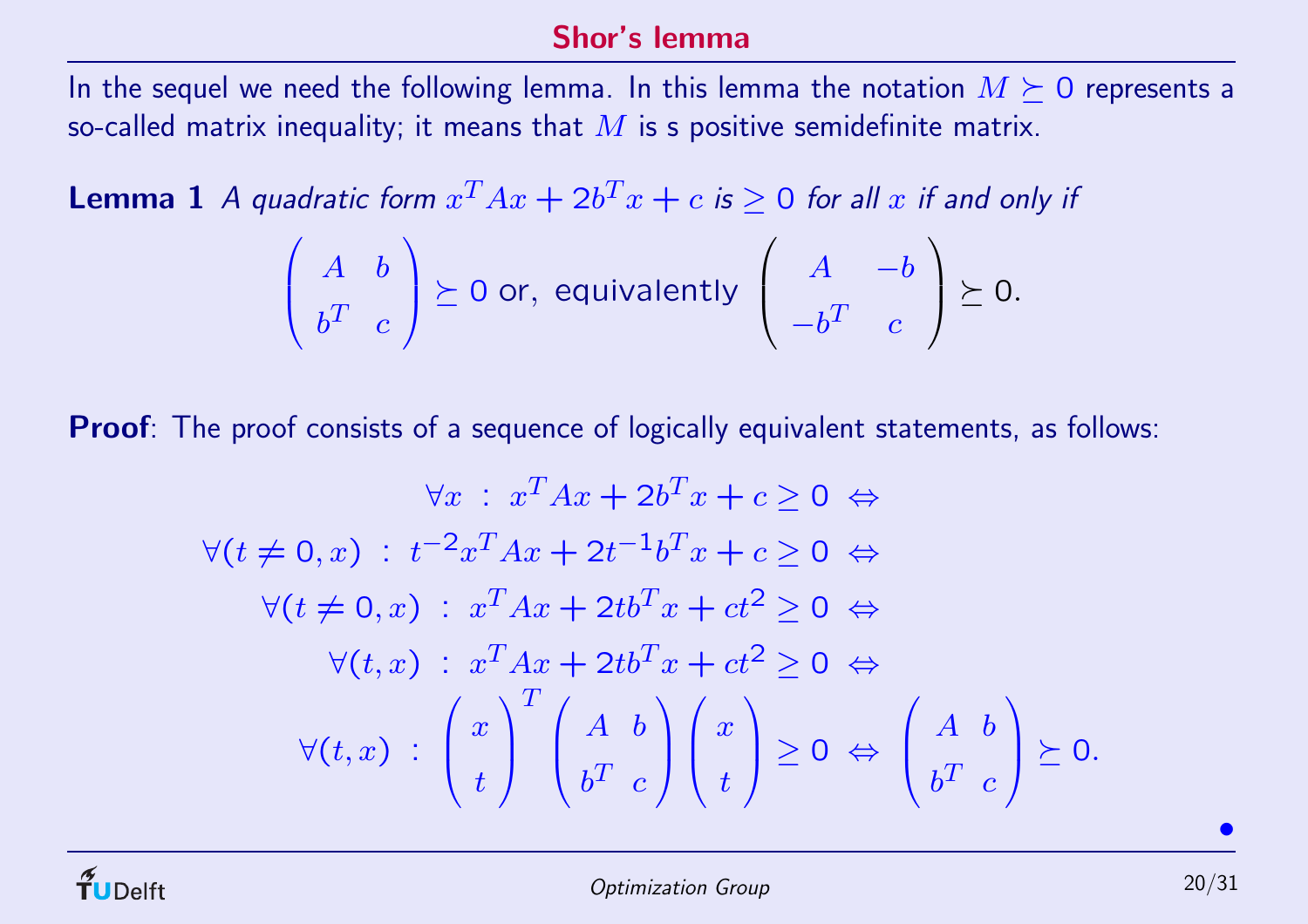Given a network g with external current f, and with the function  $E_{q,f}(y)$  defined as before, we have:

$$
E_{g,f}(y) = 2f^T y - y^T A(g) y.
$$

Since  $g \ge 0$ , the matrix  $A(g)$  is positive semidefinite, and hence  $E_{q,f}(y)$  is a concave function. As a consequence,  $E_{q,f}(y)$  is maximal if and only y is such that

$$
A(g)y=f.
$$

Note that this is exactly the equation for equilibrium. Thus we obtain the following Variational Principle:

The potential y of a network g under an external current f is a maximizer of the quadratic form  $E_{q,f}(y)$ .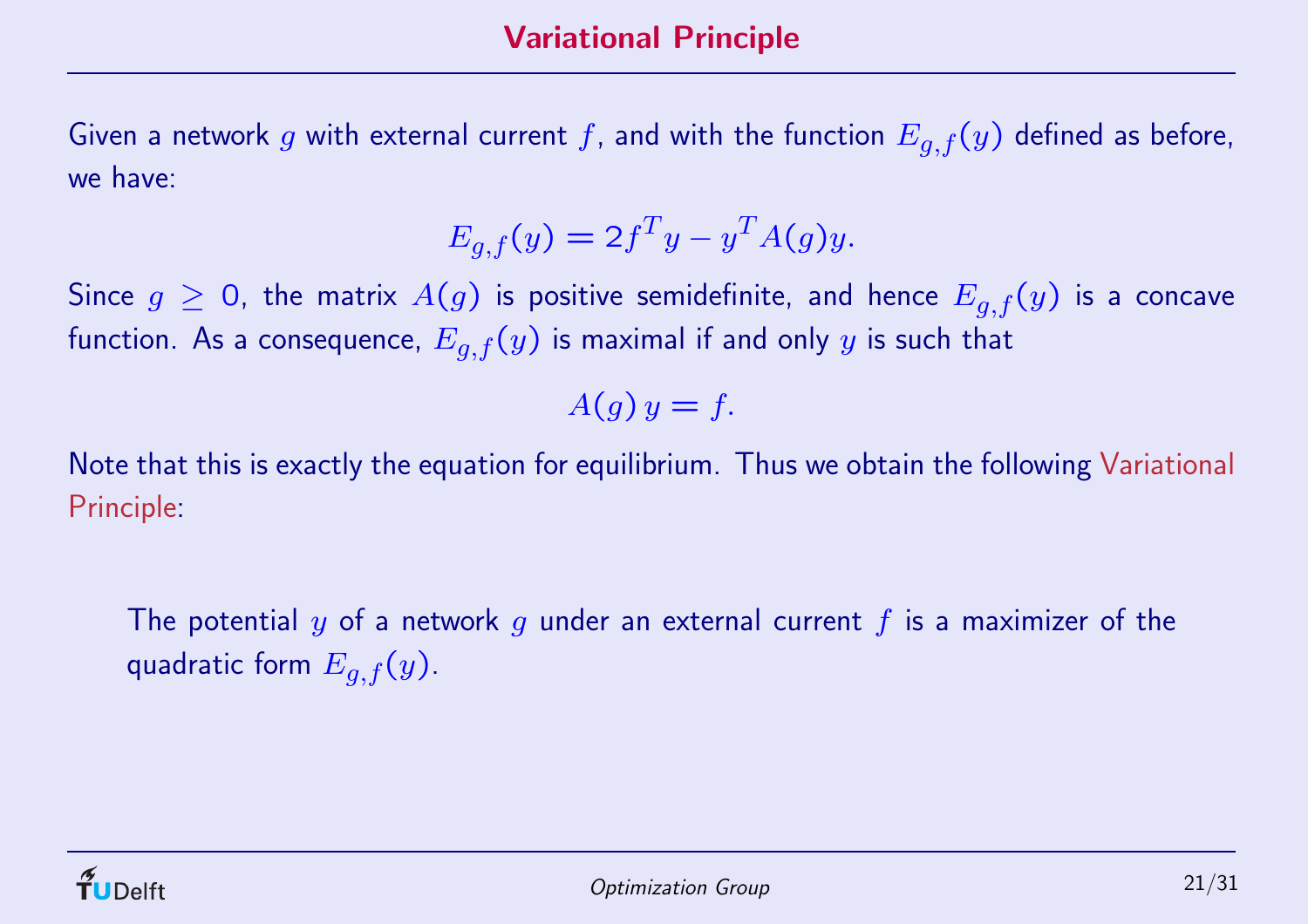Note that in equilibrium, the (maximal) value of the function  $E_{q,f}(y)$  is given by  $f^T y$ . In other words,

$$
Diss_f(g) = \max_y E_{g,f}(y) = \max_y \left( 2f^T y - y^T A(g) y \right).
$$

**Lemma 2**  $\text{Diss}_f(g) \leq \tau$  holds if and only if

$$
y^T A(g) y - 2f^T y + \tau \ge 0, \quad \forall y.
$$

 $\mathsf{Proof}\colon \operatorname{\sf{Diss}}_f(g)\leq \tau$  is equivalent to  $\max_{y\in{\bf R}^m}\big[2f^Ty-y^TA(g)y\big]\leq \tau.$  Clearly, this holds if and only if  $2f^Ty - y^TA(g)y \leq \tau$  for all  $y \in \mathbf{R}^m$ , i.e., if and only if the quadratic form

$$
y^T A(g) y - 2f^T y + \tau
$$

is nonnegative for all  $y \in \mathbf{R}^n$ .

**Theorem 1** Diss  $_f(g) \leq \tau$  holds if and only if

$$
\left(\begin{array}{cc} \tau & f^T \\ f & A(g) \end{array}\right) \succeq 0.
$$

Proof: This immediately follows from Lemma 2 and Shor's Lemma.

 $\widetilde{\mathbf{T}}$ UDelft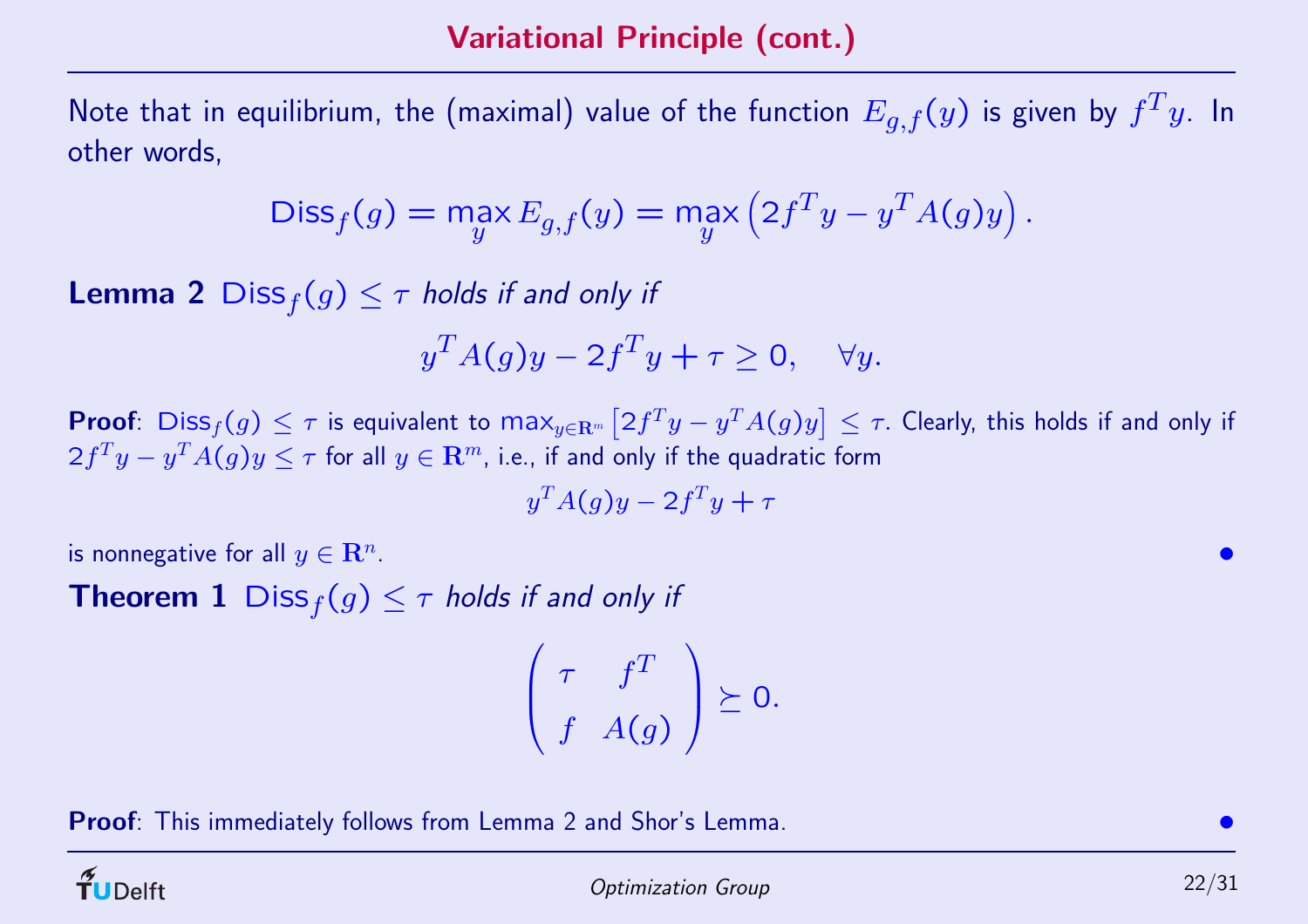The semidefinite representation of the dissipation enables us to formulate the RNTD problem as <sup>a</sup> so-called semidefinite optimization problem:

$$
\min_{\tau, g} \left\{ \tau \ : \begin{pmatrix} \tau & f^T \\ f & A(g) \end{pmatrix} \succeq 0, \ e^T g \leq w, \ g \geq 0 \right\}.
$$

In the multi-current case we assume that the set  ${\mathcal F}$  of current scenarios is a finite set:

$$
\mathcal{F} = \{f_1, \ldots, f_k\}.
$$

A big advantage of this model is that it can be easily adapted to obtain <sup>a</sup> RNTD that can withstand the currents  $f_i$  in  $\mathcal F$  (not acting at the same time) in the best possible way.

$$
\min_{\tau,g}\left\{\tau\;:\; \left(\begin{array}{cc} \tau & f_j^T \\ f_j & A(g)\end{array}\right)\succeq 0,\, j=1,\,\ldots,\,k,\;\, e^Tg\leq w,\, g\geq 0\right\}.
$$

The linear matrix inequalities (LMI's) express that the dissipation of the network determined by  $g$  does not exceed  $\tau$ , for each of the currents  $f_1,\,\ldots,\,f_k.$ 

A crucial question is if we can solve these models efficiently!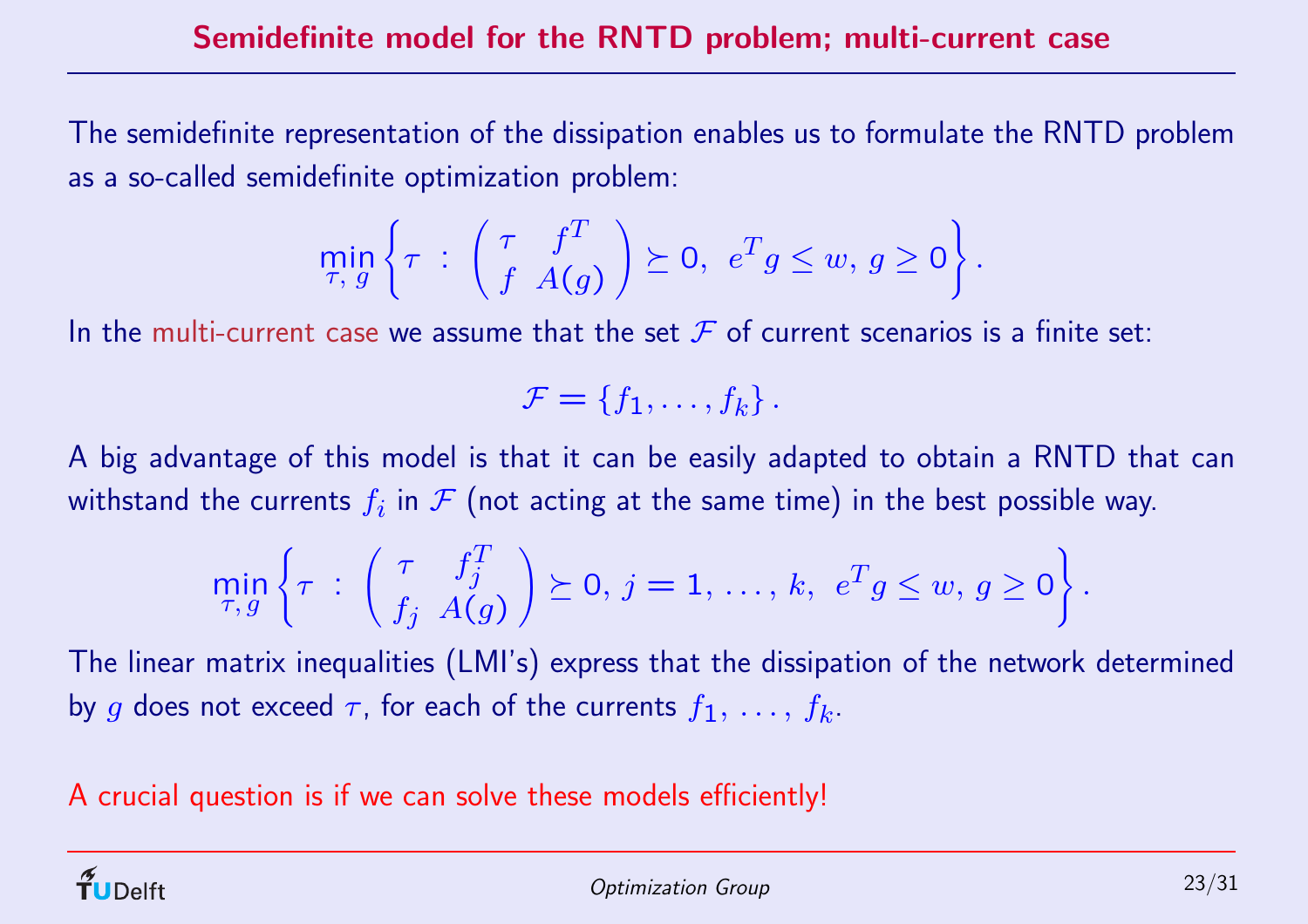A general conic optimization problem is <sup>a</sup> problem in the conic form

$$
\min_{x \in \mathbf{R}^n} \left\{ c^T x \; : \; Ax - b \in \mathcal{K} \right\},\
$$

where  ${\cal K}$  is a closed convex pointed cone. Examples of such cones are

- $\bullet\,$  the non-negative orthant  ${\bf R}^m_\pm$  $\frac{m}{+}$  (Linear Inequality constraints);
- $\bullet\,$  the Lorentz (or second order, or ice-cream) cone  ${\rm L}^{m}$  (Conic Quadratic constraints);
- $\bullet\,$  the semidefinite cone  ${\bf S}^m_+$ , i.e. the cone of positive semidefinite matrices of size  $m\times m$ (Linear Matrix Inequality (LMI) constraints);
- a direct product of such cones.

In all these cases conic optimization problems can be solved efficiently by an interior-point method.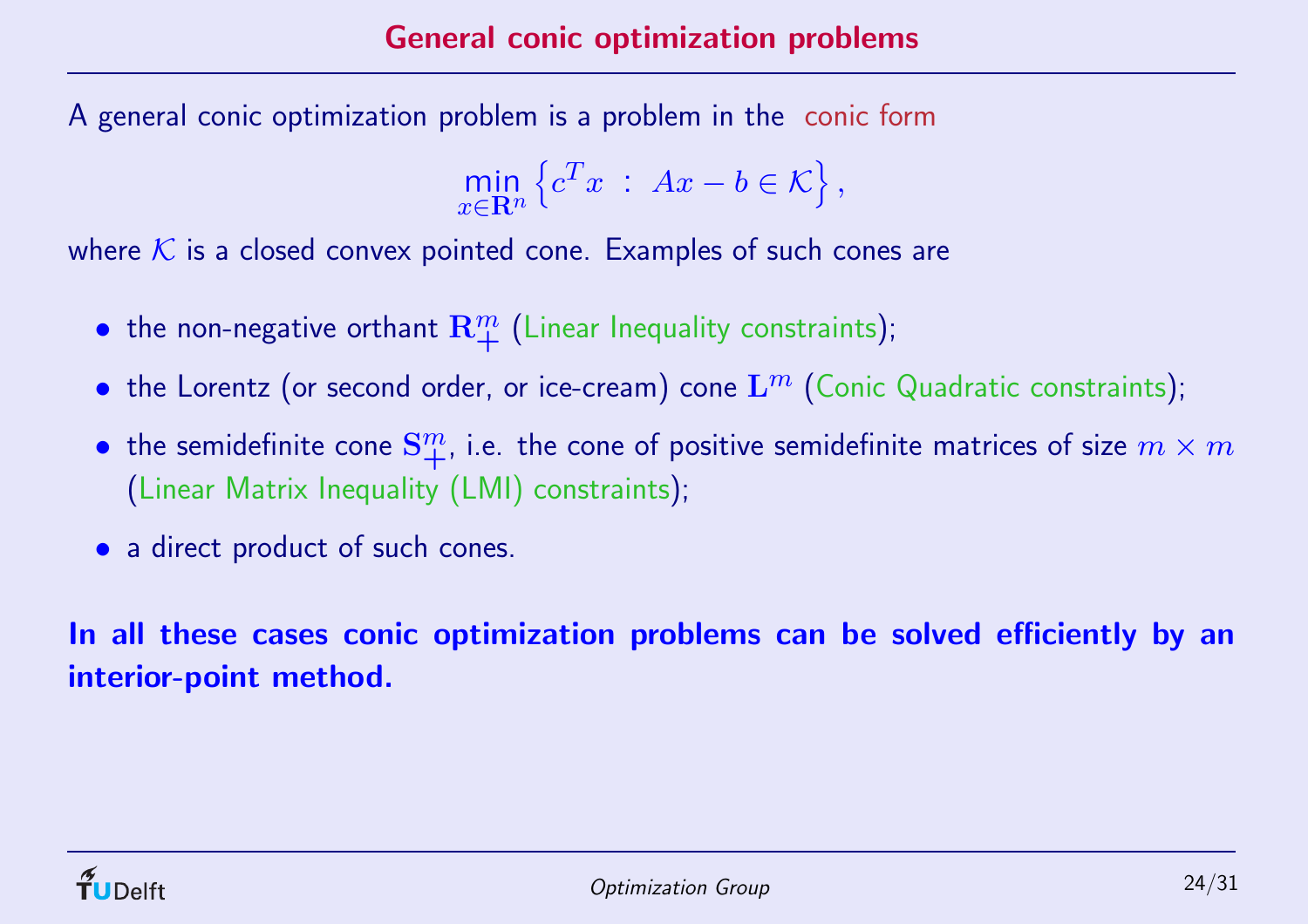We turn back to the instable network considered before. This network was designed for the single current  $f_1 = f$ . We saw that when it is subjected to the current  $f_2$  the dissipation increases with <sup>a</sup> factor 21.

We can now optimize the network with respect to both currents by solving the multi-current model for  $k=2$  and  $f_{\mathbf{1}}$  and  $f_{\mathbf{2}}$  as external currents. The resulting network has the same topology as the original network but with a different vector  $g$  . The dissipation of the new network with respect to  $f_{\bf 1}$  is  ${\bf 17.845762}$  (in stead of  ${\bf 16.176484)}$ . So the dissipation in the new network, when loaded with  $f_{\mathbf{1}}$  is about  $10\%$  higher than the minimal dissipation. On the other hand, with respect to  $f_{\mathbf{2}}$  the dissipation is now  $\mathbf{19.582459}$ , an increase of only  $21\%$ . This is an enormous improvement. We gain a lot in terms of stability, at a small cost in terms of optimality.

However, the new network is not ye<sup>t</sup> stable. If we replace the design current by

$$
f_3 = \begin{bmatrix} 0.006981 \\ 4.000602 \\ 0.401186 \\ 0.071248 \end{bmatrix},
$$

the perturbation is not more than  $10\%$ , and the dissipation becomes 52.942055, an increase with more than a factor 3 with respect to the dissipation for  $f_{\bf 1}$  .

**Delft**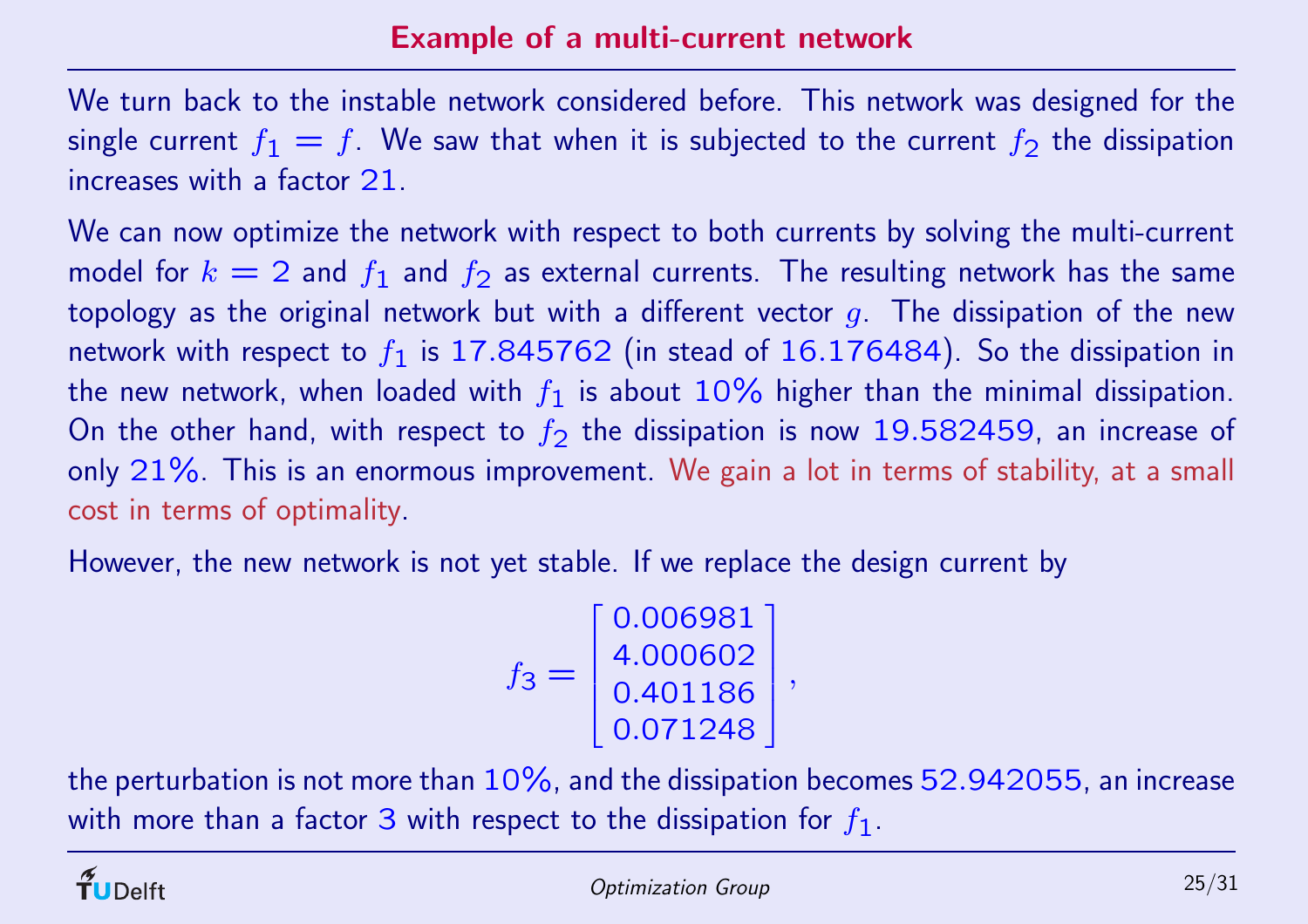### The robust RNTD problem

We finally consider the so-called robust RNTD problem, where we assume that the set of external currents  $\mathcal F$  is an ellipsoid:

$$
\mathcal{F} = \left\{ Qz \; : \; z^T z \le 1 \right\}, \quad Q \in \mathbf{M}^{m \times p}.
$$

The matrix Q can be chosen such that the ellipsoid  $\mathcal F$  contains all possible external currents that might occur. Since the set  $\mathcal F$  is infinite, we meet a difficulty not present in the case of finite  $\mathcal F$ , namely that the objective now is to minimize

$$
\mathsf{Diss}_{\mathcal{F}}(g) := \sup_{f \in \mathcal{F}} \mathsf{Diss}_f(g),\tag{1}
$$

which is the supremum of infinitely many semidefinite representable (SDR) functions. Fortunately, it is easy to get a semidefinite representation for  $\text{Diss}_{\mathcal{F}}(g)$ . In the next theorem  $I_p$ denotes the unit matrix of order  $p$ .

**Theorem 2** One has  $\text{Diss}_f(g) \leq \tau$  for each  $f \in \mathcal{F}$  if and only if

$$
\begin{pmatrix} \tau I_p & Q^T \\ Q & A(g) \end{pmatrix} \succeq 0.
$$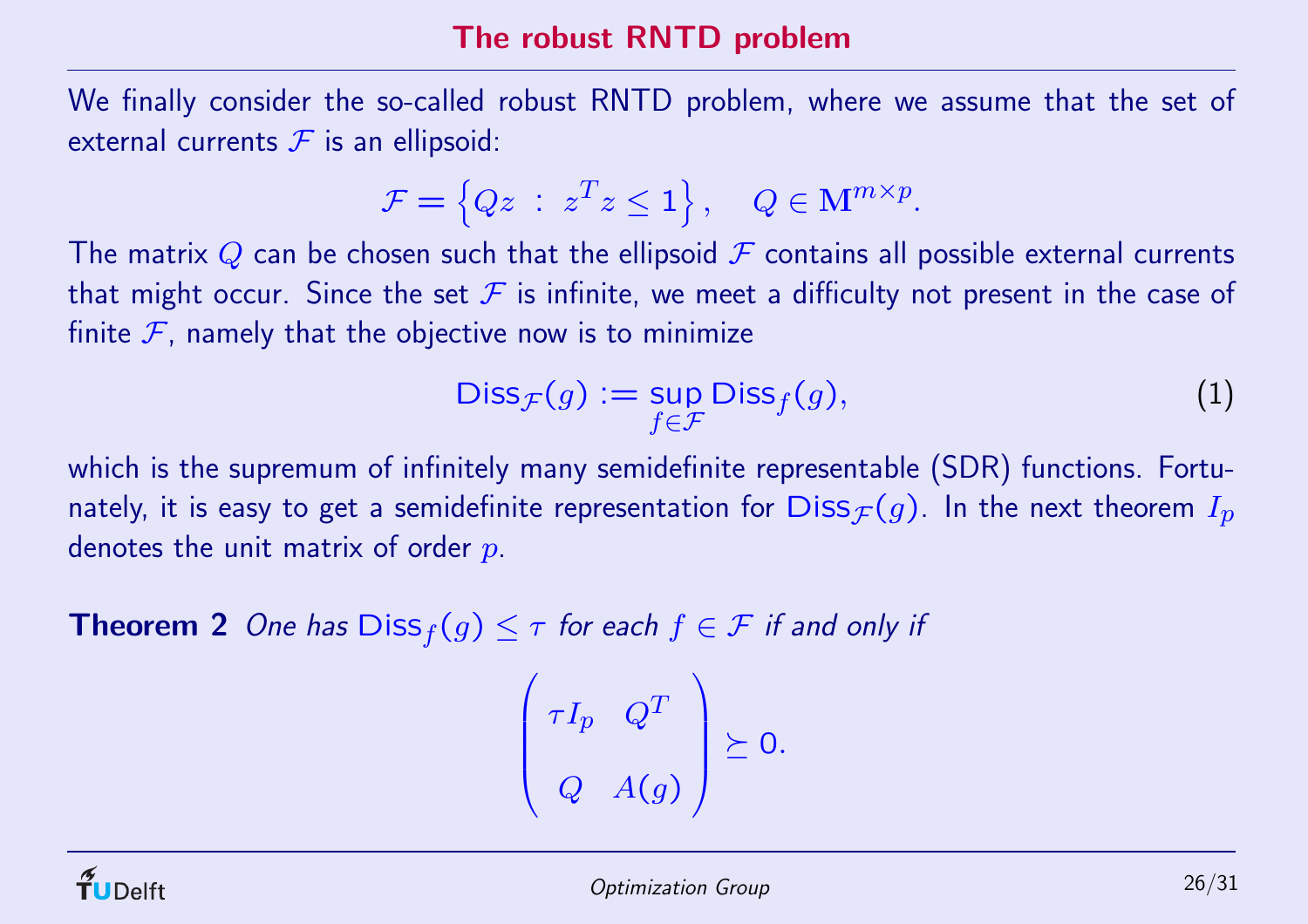#### Proof of Theorem 2

**Theorem 2** One has  $\text{Diss}_f(g) \leq \tau$  for each  $f \in \mathcal{F}$  if and only if

$$
\left(\begin{array}{cc} \tau I_p & Q^T \\ & \\ Q & A(g) \end{array}\right) \succeq 0.
$$

**Proof**: With  $\text{Diss}_{\mathcal{F}}(g)$  as defined before, we may write

$$
\begin{array}{ll}\n\text{Diss}_{\mathcal{F}}(g) \leq \tau & \Leftrightarrow & x^T A(g)x - 2(Qz)^T x + \tau \geq 0, \quad \forall x \; \forall (z \; : \; z^T z \leq 1) \\
& \Leftrightarrow & x^T A(g)x - 2(Qz)^T x + \tau \geq 0, \quad \forall x \; \forall (z \; : \; z^T z = 1) \\
& \Leftrightarrow & x^T A(g)x - 2(Q\frac{z}{\|z\|})^T x + \tau \geq 0, \quad \forall x \; \forall z \neq 0 \\
& \Leftrightarrow & (\|z\|x)^T A(g)(\|z\|x) - 2(Qz)^T(\|z\|x) + \tau z^T z \geq 0, \; \forall x \; \forall z.\n\end{array}
$$

Replacing  $||z|| x$  by  $-y$  we obtain

$$
\begin{array}{rcl}\n\mathsf{Diss}_{\mathcal{F}}(g) \leq \tau & \Leftrightarrow & \tau z^T z + 2z^T Q^T y + y^T A(g) y \geq 0, \quad \forall y \,\forall z \\
& \Leftrightarrow & \left(\begin{array}{c} z \\ y \end{array}\right)^T \left(\begin{array}{c} \tau I_p & Q^T \\ Q & A(g) \end{array}\right) \left(\begin{array}{c} z \\ y \end{array}\right) \geq 0, \quad \forall y \,\forall z \\
& \Leftrightarrow & \left(\begin{array}{c} \tau I_p & Q^T \\ Q & A(g) \end{array}\right) \succeq 0.\n\end{array}
$$

This proves the theorem.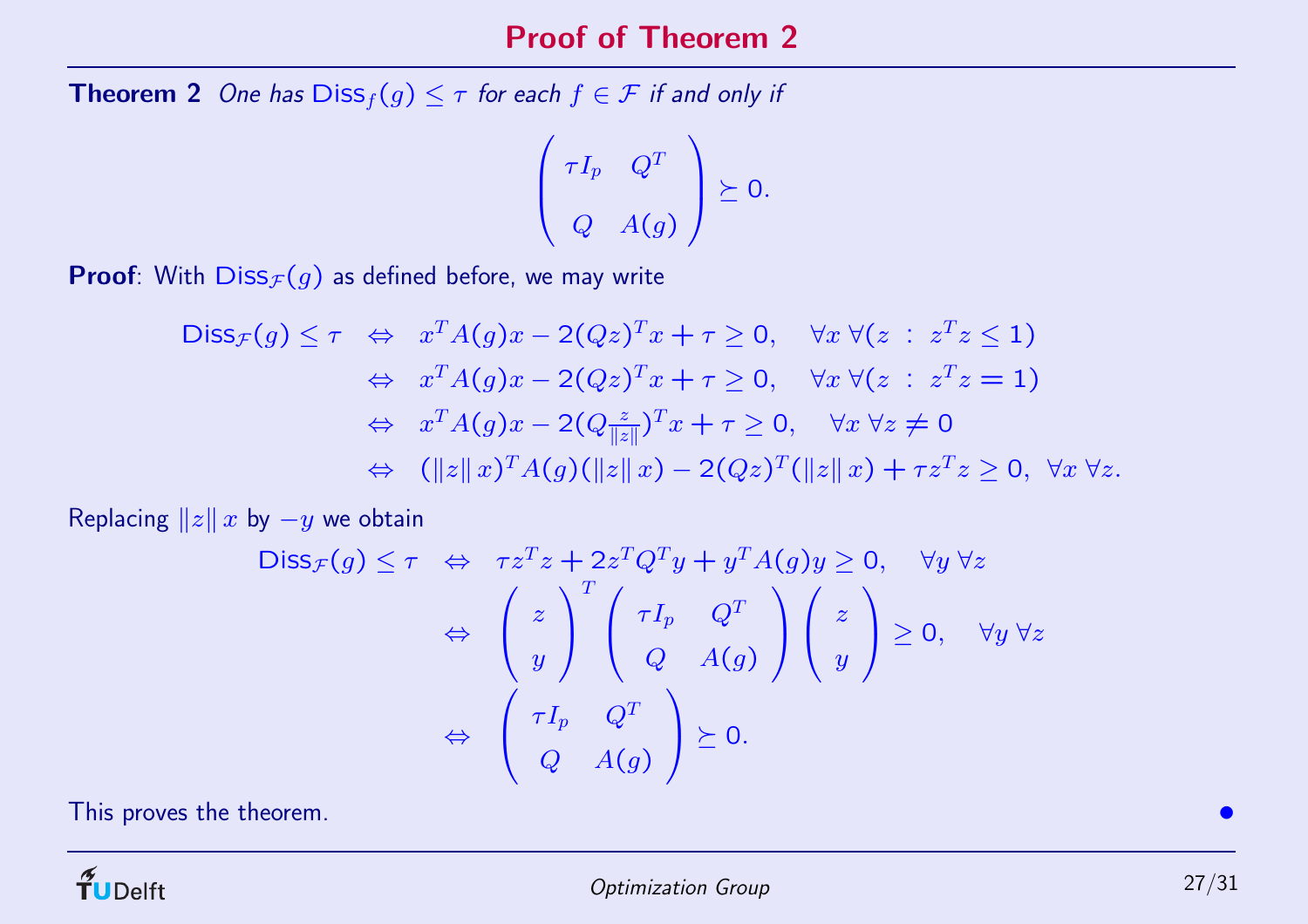$$
\mathcal{F} = \left\{ f = Qz \; : \; z^T z \le 1 \right\}, \quad Q \in \mathbf{M}^{m \times p}.
$$

Theorem 2 enables us to model the robust RNTD problem as follows:

$$
\min_{\tau,g}\left\{\tau\;:\; \left(\begin{array}{cc} \tau I_p & Q^T \\ Q & A(g)\end{array}\right)\succeq 0, \quad e^T g \leq w, \, g \geq 0\right\}.
$$

This model finds the network which is best able to withstand all the external currents in the ellipsoidal set  ${\mathcal F}.$  Note that it does not tell us how to choose the matrix  $Q.$  But it is clear that we should choose  $Q$  in such a way that the ellipsoid  ${\mathcal F}$  contains all currents that possibly may occur. Below we will show the results for

$$
Q = [f_1 \t0.3 \times ||f_1|| \times I_4] = \begin{bmatrix} 0.002 & 1.200109 & 0 & 0 & 0 \\ 4.000 & 0 & 1.20010911 & 0 & 0 \\ 0.020 & 0 & 0 & 1.200109 & 0 \\ -0.050 & 0 & 0 & 0 & 1.200109 \end{bmatrix},
$$

and compare with them all previous results.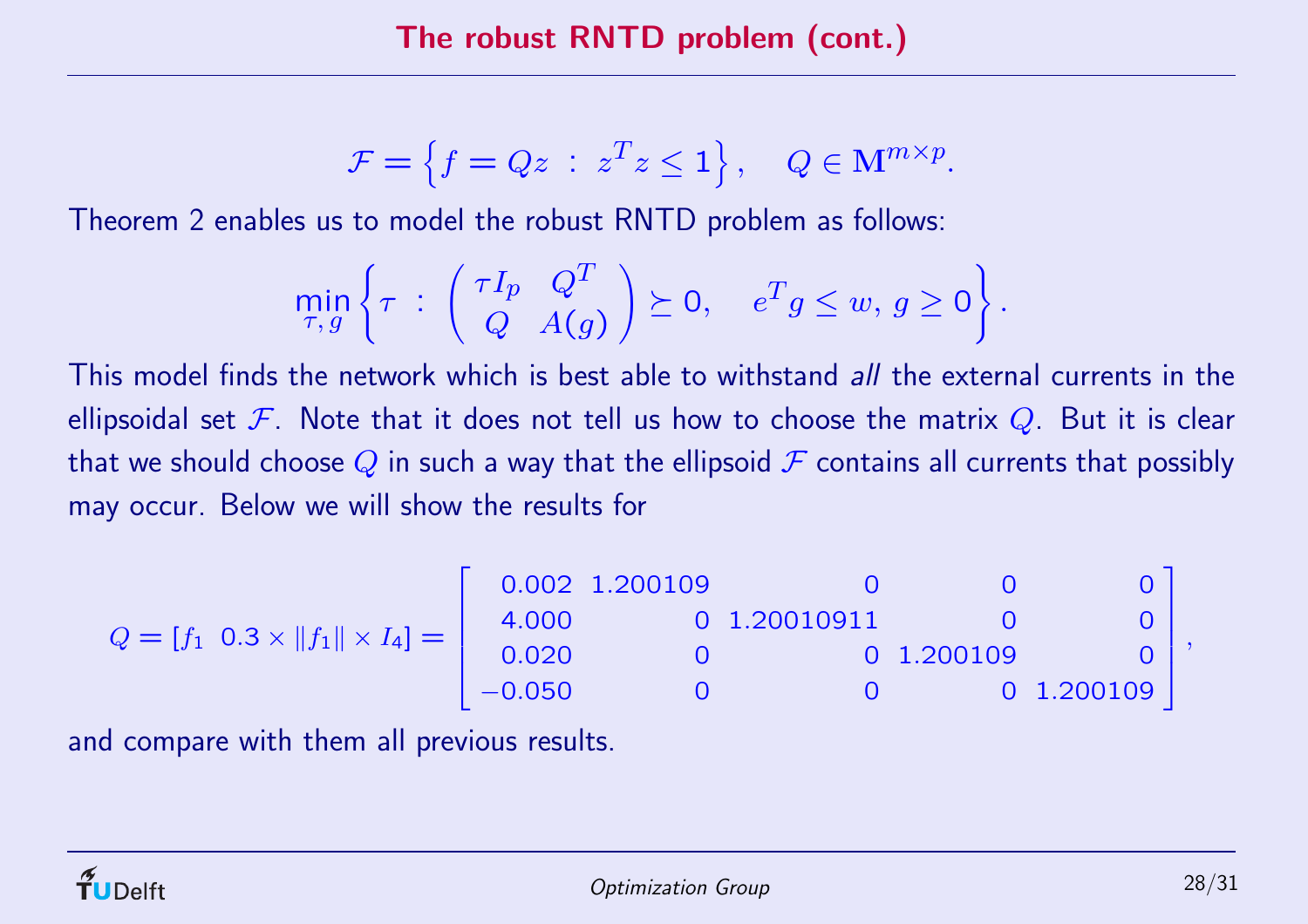# Summary of results

| $\mathbf{1}$   | g                       | LO(1L)         | SDO(2L)        | SDO(3L)        | SDO (Rob.)        |
|----------------|-------------------------|----------------|----------------|----------------|-------------------|
| $\overline{2}$ | 912                     | 0.000265       | 0.087292       | 0.042106       | 0.066618          |
| 3              | 913                     | 0.984046       | 0.899470       | 0.869742       | 0.797107          |
| $\overline{4}$ | 914                     | 0.003257       | 0.003818       | 0.062046       | 0.069907          |
| 5              | 915                     | $\overline{0}$ | $\overline{0}$ | 0.006339       | 0.057117          |
| 6              | 923                     | $\overline{0}$ | $\overline{0}$ | $\overline{0}$ | $\mathbf{\Omega}$ |
| $\overline{7}$ | 924                     | $\overline{0}$ | $\overline{0}$ | 0.010774       |                   |
| 8              | 925                     | 0.000232       | 0.003535       | 0.008993       | 0.000005          |
| 9              | 934                     | $\overline{0}$ | $\Omega$       | $\Omega$       |                   |
| <b>10</b>      | 935                     | 0.010484       | 0.004465       | $\overline{0}$ | 0.009200          |
| 11             | 945                     | 0.001715       | 0.001421       | $\overline{0}$ | 0.000046          |
| <b>12</b>      | Design dissipation      | 16.176484      | 19.582459      | 21.155707      | 21.738929         |
| 13             | dissipation w.r.t $f_1$ | 16.176484      | 17.845762      | 18.575612      | 19.849607         |
| 14             | dissipation w.r.t $f_2$ | 344.414583     | 19.582459      | 21.155707      | 22.277243         |
| 15             | dissipation w.r.t $f_3$ | 54.156705      | 52.942055      | 21.155707      | 22.358241         |
| 16             | (A(g))                  | 2031           | 209            | 74             | 15                |

 $\widetilde{\mathbf{T}}$ UDelft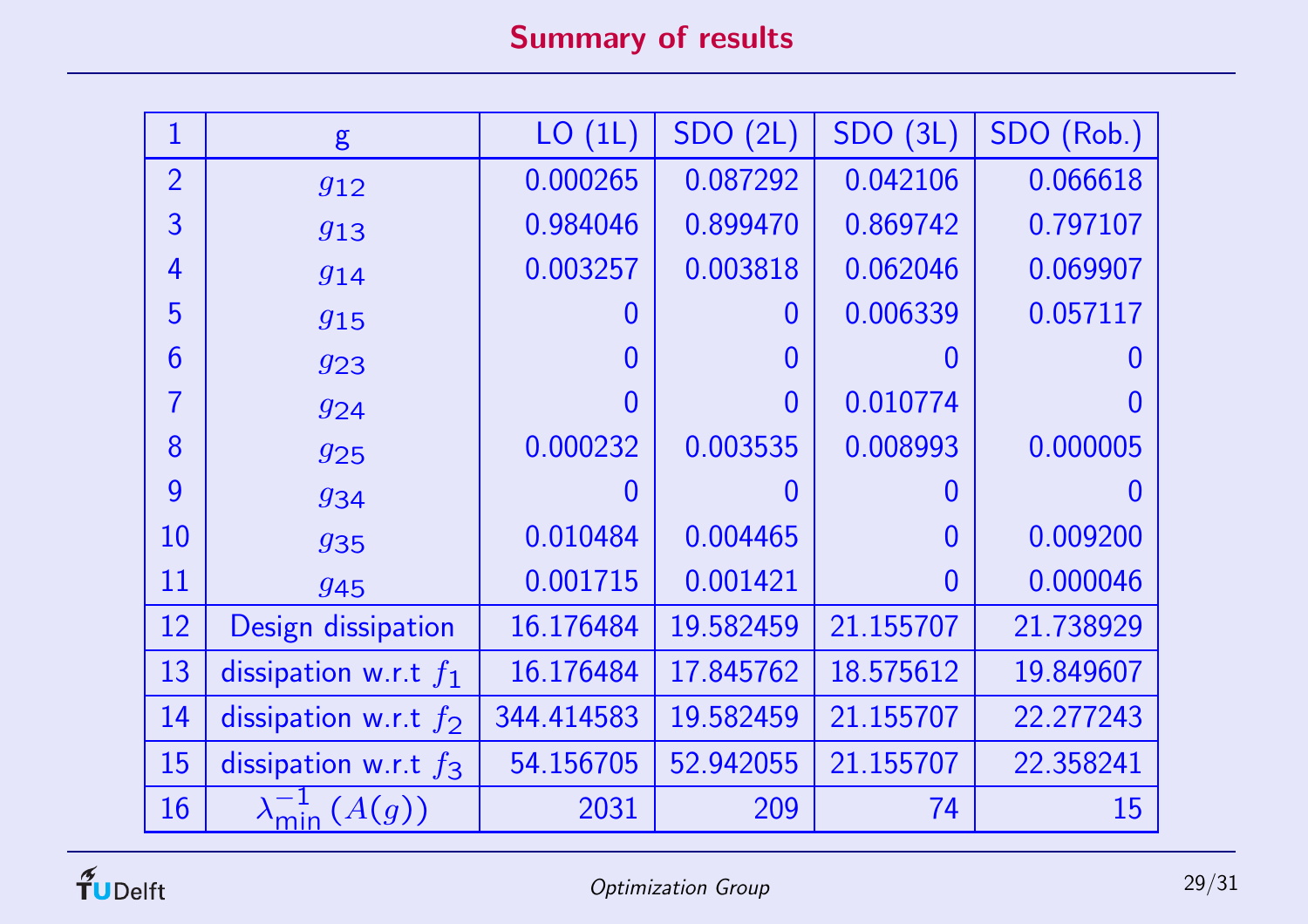It is now well-known that CO is <sup>a</sup> powerful tool for the mathematical modelling of inherently nonlinear problems. One may check the references listed below to observe that, with the exception of <sup>a</sup> few, all relevant papers appeared in the last 10 years. Indeed, the subject thanks its existence to the development of efficient solution methods for CO problems in the last decade. Especially the possibility of modelling robustness of <sup>a</sup> design in <sup>a</sup> computationally tractable way opens the way to many new applications.

A. Ben-Tal and A. Nemirovski, illustrated the use of CO models for solving robust truss topology design problems by giving some convincing examples. In the present paper we apply the same approach to the inherently more simple case of the robust resistor network topology design problem. It is shown that by using <sup>a</sup> semidefinite model the robustness of the design can be significantly improved. It may be expected that the extension to more general networks, with inductances and capacitators is more or less straightforward. This might be the subject of future research.